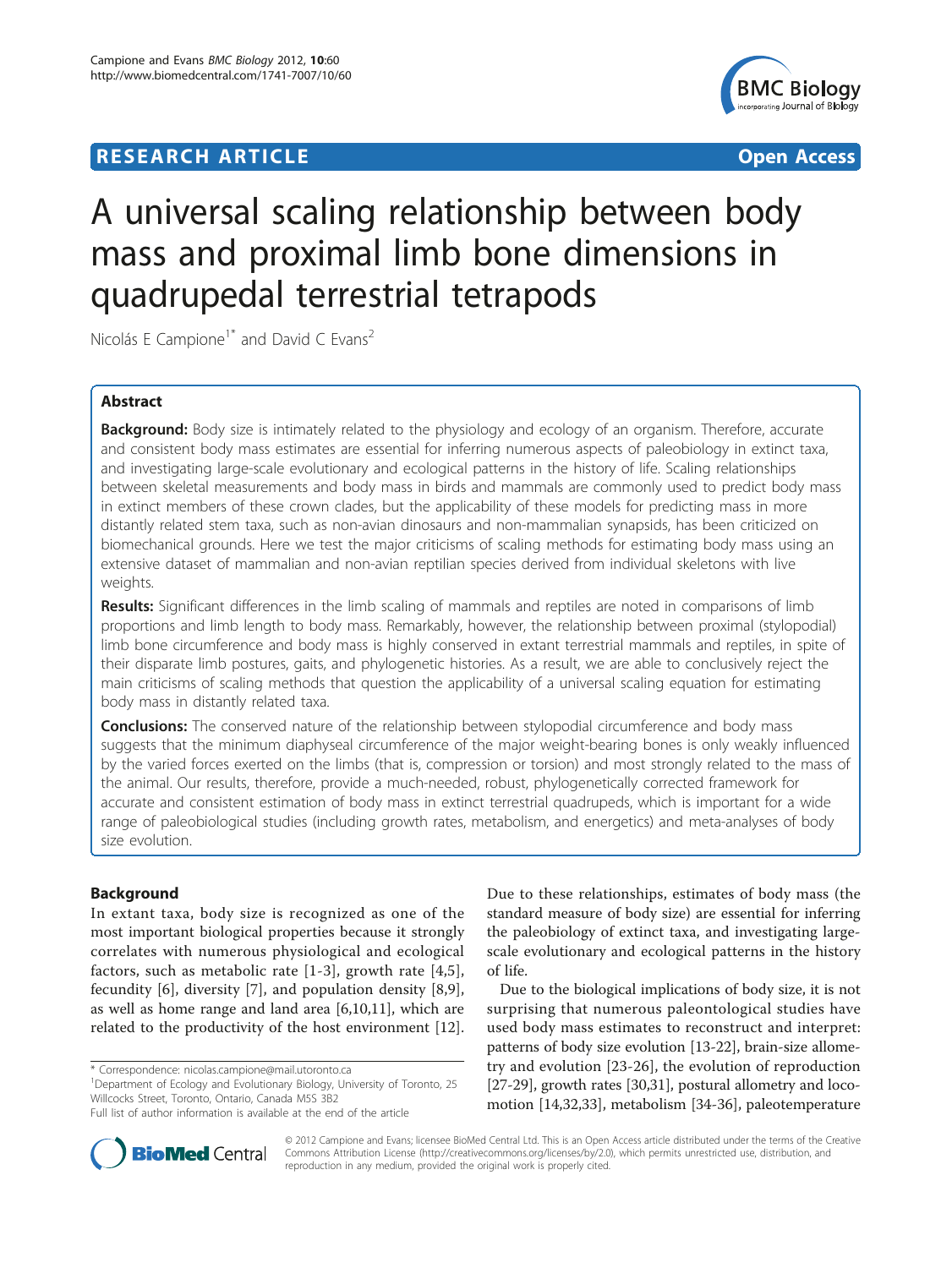[[37\]](#page-18-0), visceral organ size [\[38\]](#page-18-0), and community and trophic structures [[10](#page-18-0),[39,40\]](#page-18-0). In order to infer these biological properties, studies require the use of an estimate or proxy of body size, which can have a large effect on the final interpretation. As a result, it is important to understand the set of assumptions/errors incurred by body size estimates and proxies.

Currently, there are two types of methods used to estimate body mass in extinct animals: volumetric reconstructions and skeletal scaling relationships. The latter method is commonly used to predict body mass in extinct members of relatively recent crown clades (that is, of Mesozoic origin) such as Mammalia and Aves [[21,41-45\]](#page-18-0). However, in stem groups (for example, non-avian dinosaurs and non-mammalian synapsids), estimations are often based on volumetric reconstructions, which involve physical three-dimensional scale models [\[46,47](#page-18-0)], graphic double integration of two-dimensional reconstructions [\[48-50\]](#page-18-0), or computer-generated life reconstructions [[51-55\]](#page-18-0). Such estimates are widely used in the literature (for example, [[35,38](#page-18-0)]) despite the fact that they are prone to a considerable amount of error. In a typical example, body mass estimates for a single mounted skeleton of Brachiosaurus brancai recently published by the same research group have resulted in estimates of 38 tonnes and 74.4 tonnes [[54,56](#page-18-0)]. Such differences in estimates are the result of differing interpretations of a multitude of factors associated with the mass and proportion of an organism's tissues and organs [[57\]](#page-18-0), or, perhaps most importantly, the effects of air sacs and lungs, which will likely have a large effect on specific gravity (the total body density of the animal in relation to water), needed to estimate mass from a volume. Within non-avian reptiles specific gravity has been noted to range from 0.8 to 1.2 [\[46,48](#page-18-0)]; however, given the varying levels of bone pneumaticity observed in saurischian dinosaurs [\[58,](#page-18-0)[59\]](#page-19-0), and the fact that birds typically exhibit lower densities than mammals and other reptiles [\[60\]](#page-19-0), it is almost certain that the specific gravity of extinct animals also varied [[59\]](#page-19-0). As a result, assumptions based on a set density parameter will considerably affect a mass estimate [[54,56](#page-18-0)]. Perhaps more importantly, the numerous assumptions about soft tissue properties and body shape (for example, muscle sizes) in many of the models make it difficult to control for sources of error and to determine the confidence associated with a given mass estimate, although recent computational modelling advances attempt to outline maximum and minimum body mass bounds (for example, [\[54](#page-18-0)[,61,62](#page-19-0)]). Despite the complications associated with life reconstructions of extinct taxa, models are important for testing numerous biomechanical hypotheses [[61,63-68\]](#page-19-0). Therefore, it is important that models be constrained by data derived from extant taxa, such as those obtained from scaling relationships.

An alternative method to reconstructions, and one that can be used to test and constrain scale and computational models ([[55\]](#page-18-0)), is the use of scaling relationships between body mass and skeletal dimensions derived from extant taxa. A skeletal measure, if strongly related to body mass, will provide an estimate that controls for the sources of error associated with making a reconstruction, such as determination of tissue volume and specific gravity, which are virtually impossible to constrain in life-reconstructions. Furthermore, skeletal measurements are generally easier to obtain than full body scale reconstructions, especially for taxa that are only partially preserved, and are therefore more practical estimators in large-scale evolutionary and ecological studies (for example, [[15-17,20](#page-18-0)]). Finally, the variation in the extant dataset can be used to quantify the degree of confidence in the estimated parameter, and can thus provide a range in which a particular body mass is likely to fall, thereby providing a constraint for estimates produced by reconstructed models. Scaling methods are almost universally accepted as a means to estimate body mass accurately for extinct taxa of crown groups, such as mammals and birds (for example, [\[17,42\]](#page-18-0)), but have been extensively criticized when applied to more distantly related stem taxa that fall outside the body size range observable in extant representatives, such as Indricother $ium$  [[69\]](#page-19-0), xenarthrans [[43](#page-18-0)], and non-avian dinosaurs [[70](#page-19-0)-[72\]](#page-19-0). For the first two groups, studies have since shown that scaling relationships still provide the most reliable mass estimates [[43](#page-18-0)[,69\]](#page-19-0).

Dinosaurian body masses are still generally estimated using reconstructions, with the exception of two studies [[45,](#page-18-0)[73](#page-19-0)]. The pioneering work completed by Anderson et al. [[73](#page-19-0)], herein referred to as the Anderson method, suggested that the body mass of dinosaurs could be estimated using the measured scaling relationship between live mass and total circumference of the stylopodia (humerus + femur) derived from a sample of 33 species of extant terrestrial mammals. Although the Anderson method provides a more objective way to estimate body mass in extinct taxa, it has been criticized by numerous authors (for example, [\[49,56,](#page-18-0)[61,70,71,74-76\]](#page-19-0)). Here we use an extensive dataset of extant mammals and non-avian reptiles compiled from individual skeletons of live-weighed animals, in order to directly test the three main criticisms made towards the use of a universal limb scaling relationship to estimate body mass in extinct terrestrial amniotes:

1. The widely cited Anderson method, especially among non-avian dinosaur researchers, is criticized based on its use of a taxonomically biased sample towards ungulates (for example, [\[70](#page-19-0)]). Studies examining limb-scaling patterns in mammals have noted that the limb proportions of ungulates differ from those of other mammals [[70,77,78](#page-19-0)]. However, whether ungulates differ from other groups of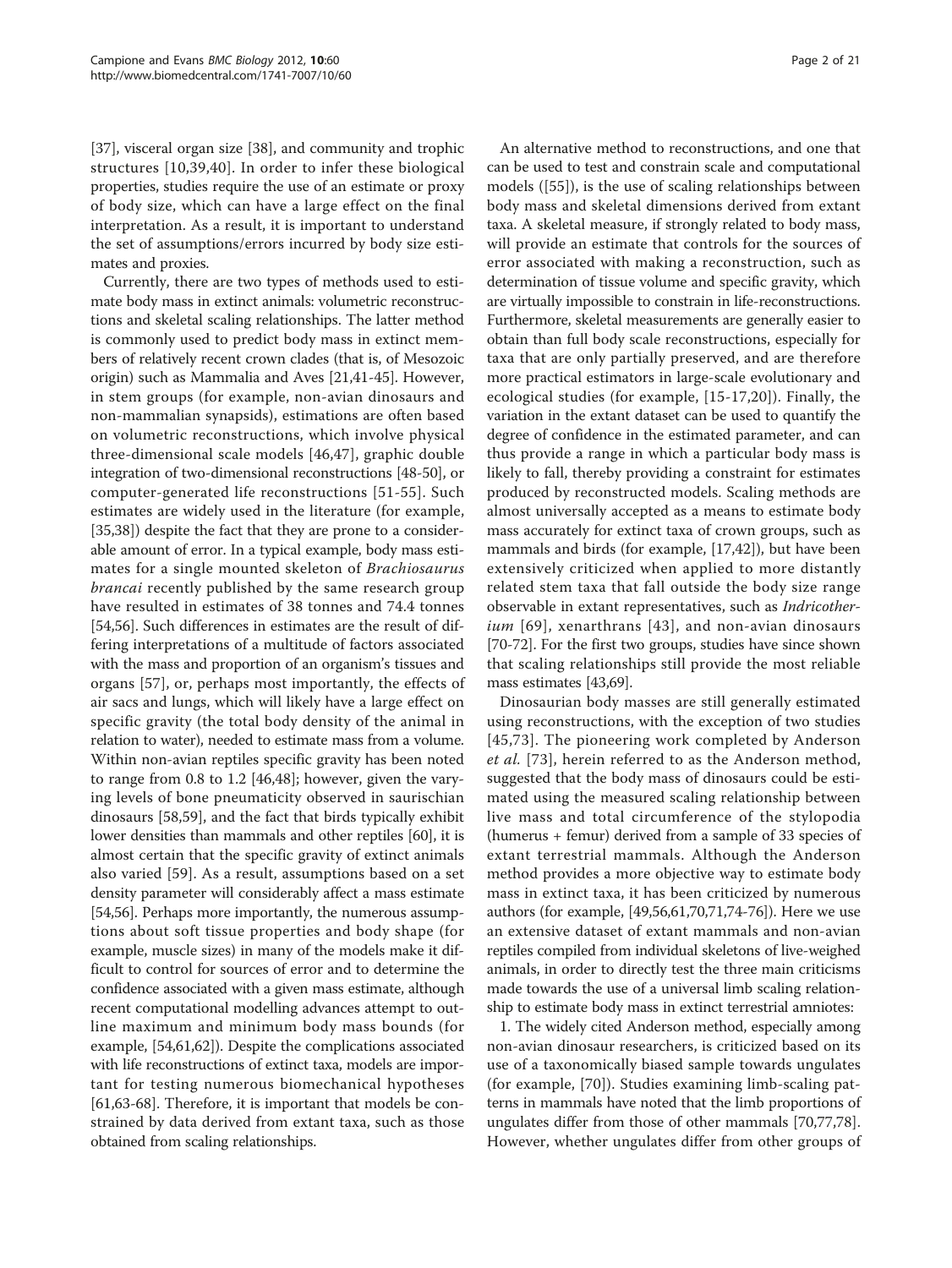mammals in their scaling patterns of limb circumference to body mass has not been directly tested.

2. Differences in gait and limb posture impart different stress regimes on the limbs [[79](#page-19-0),[80\]](#page-19-0). These differences may affect limb morphology, thereby negating the applicability of a single equation to estimate body mass in a variety of extinct vertebrates. Given different stress regimes, we test for differential limb scaling between animals of various gaits and limb posture by comparing differently sized sub-samples of mammals, and parasagittal mammals to sprawling reptiles.

3. Residual outliers (large residual values) and extreme outliers (values at the upper and lower extremes of the dataset) can have a large effect on regression coefficients [[81\]](#page-19-0). The problem of residual outliers in the large-bodied mammalian sample of Anderson et al. [[73](#page-19-0)] was discussed by Packard et al. [\[82](#page-19-0)]. We have expanded the sample size of the large-bodied dataset and will address the effect that potential residual outliers have on the circumference to body mass relationship. The effect of extreme outliers on limb scaling is, in part, mediated by logarithmic transformation of the data, but will also be assessed through size class comparisons. Although the issue of body mass extrapolation to giant extinct taxa (for example, Sauropoda; [[50,](#page-18-0)[72\]](#page-19-0)) will always exist, the vast majority of extinct animals, including most non-avian dinosaurs, fall within the body mass range of extant taxa.

All three of these criticisms are tested for the first time, within the context of 200 mammal and 47 non-avian reptile species [See Additional file [1,](#page-17-0) Dataset]. Based on our results we develop a universal scaling equation between the total circumference of the stylopodia and body mass that is applicable to all terrestrial quadrupeds, and permits estimation of body mass in extinct taxa along with an error factor that can constrain estimates for use in future paleobiological studies.

#### Results

## Raw data results

Results from the standardized major axis (SMA) analyses comparing clades based on the raw non-phylogenetically corrected data are provided in Figures [1](#page-3-0) and [2](#page-4-0), and Table [1](#page-5-0); comparisons are summarized in Tables [2](#page-7-0) and [3](#page-8-0). Size class comparisons are presented in Figure [3](#page-8-0) and Tables [4](#page-9-0) and [5](#page-10-0). All analyses show strong correlations with each other, and to body mass (that is, size) as indicated by a mean coefficient of determination of  $0.9446 \pm 0.0093$  for the clade comparisons, and  $0.914 \pm 0.014$  for comparisons between size classes.

In total, 80 pairwise comparisons are made between mammalian clades (Tables [1](#page-5-0) and [2](#page-7-0)). Of these comparisons, the 95% confidence intervals indicate 12 significant differences between scaling coefficients and 13 significant differences between intercepts. In comparison, the likelihood ratio test, the results of which are adjusted for multiple comparisons using the false discovery rate (FDR), reveals 14 significant differences between slopes, and a t-test of the true intercepts indicates ten significant differences; however, when the intercept is corrected and compared at a more biologically meaningful value, the minimum value along the x-axis, the t-test indicates that there are no significant differences in intercept.

Regardless of the comparison method used, the most significant variation is noted in the scaling of stylopodial proportions (length to circumference) of the humerus and femur, as well as in the scaling of humeral and femoral lengths with body mass (Figure [1;](#page-3-0) Tables [1](#page-5-0) and [2](#page-7-0)). This is especially true for ungulates, which possess stylopodial proportions and lengths that scale significantly different from all other groups examined here. No significant differences in scaling coefficients were recovered in the scaling of either the humeral or femoral circumference to body mass using the likelihood ratio test, and only two differences were recovered by the 95% confidence interval comparisons in the scaling of humerus circumference to body mass (Marsupialia scales significantly higher than Ungulata and Carnivora).

In total, ten and 13 significant differences were noted in comparisons between intercepts using confidence intervals and a t-test, respectively, including a significant difference in the intercept of Carnivora and Glires using 95% confidence intervals in the comparison of total stylopodial (humerus + femur) circumference and body mass. However, visual inspection reveals major overlap between the data points at the minimum values along the x-axis (Figure [1](#page-3-0)) suggesting that significant differences may be due to extrapolation of the SMA line to a value of  $x = 0$ . This is likely a valid interpretation as an adjusted t-test comparing the intercepts at the minimum values along the x-axis (Table [2\)](#page-7-0) indicates that intercepts are not significantly different between mammalian groups in any of the comparisons made here.

Mammalian and reptilian scaling patterns show similar scaling coefficients, overall. Of the eight comparisons, two scaling coefficients showed significant differences using both the 95% confidence intervals and the likelihood ratio test. More specifically, the humeral proportions and humeral length to body mass in reptiles scale above that observed for mammals (Figure [2;](#page-4-0) Tables [1](#page-5-0) and [3](#page-8-0)). Comparison of the confidence intervals revealed significant differences in the intercepts of mammals and reptiles in the relationship between femur circumference and body mass, as well as humerus length to body mass. However, these differences were not recovered by either t-test. When the circumference of the humerus and femur is combined, all tests indicate that the total stylopodial circumference to body mass relationship of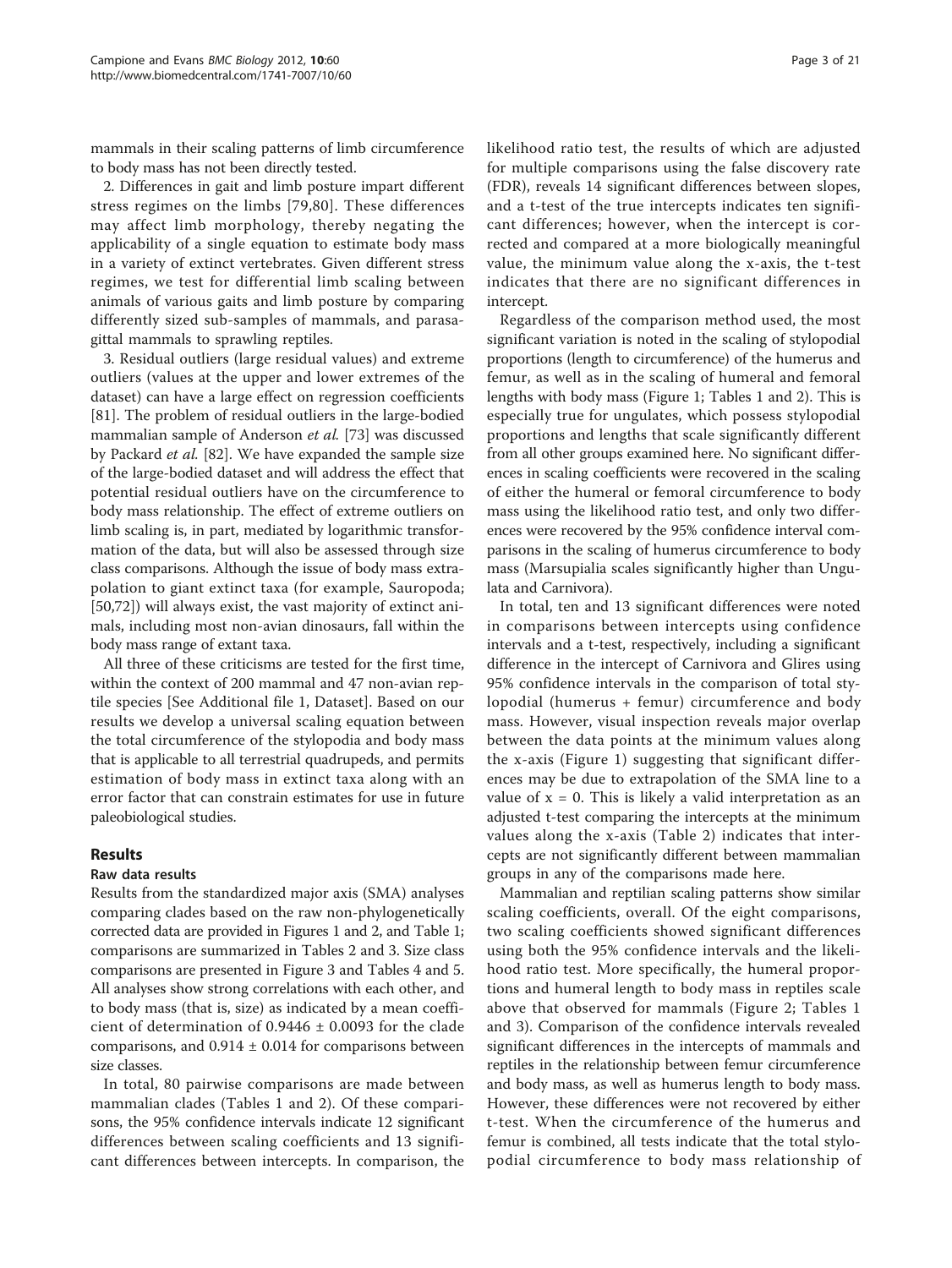<span id="page-3-0"></span>

major axis.

reptiles is statistically indifferentiable from that of mammals.

Finally, in order to assure that the results obtained for mammals and reptiles are not influenced by differences in body size range in the two samples, we re-ran the analyses using a subset of the mammalian dataset ( $N = 174$ ), which corresponds to all mammals equal to, or below, the mass of the Alligator mississippiensis specimen (168 kg), the largest reptile measured in this study. In general, results of this pruned analysis were similar to those

obtained with the entire mammalian dataset (Table [3](#page-8-0)) [See Additional file [2](#page-17-0), Table S1]. In particular, comparisons of slopes based on the likelihood ratio test are identical. Differences between the two analyses were noted in comparisons using the 95% confidence intervals in which the pruned analysis revealed an additional difference in the scaling of femoral length and circumference between mammals and reptiles, but failed to recover a significant difference between intercepts in the scaling of femoral circumference to body mass. The t-test on the pruned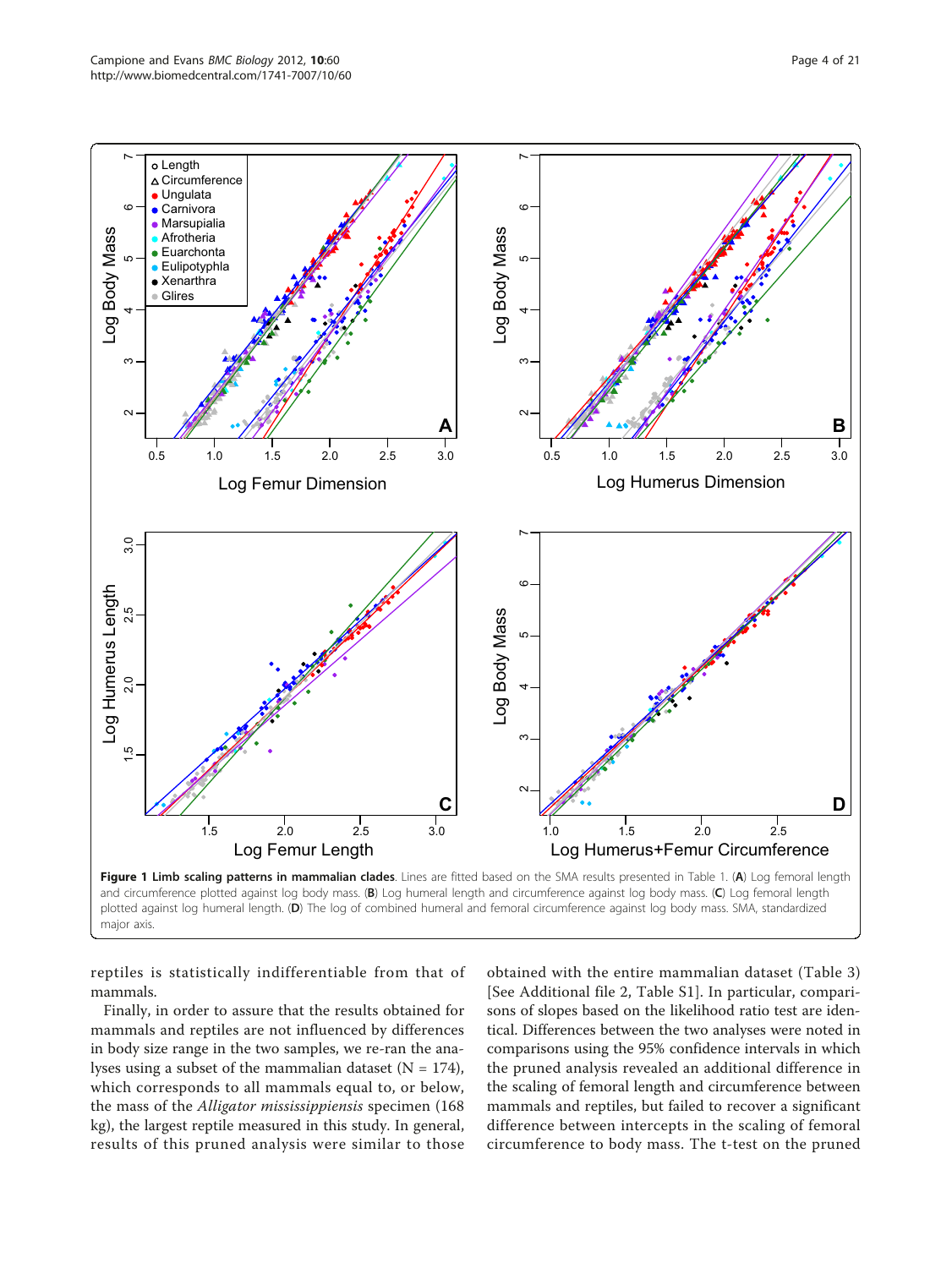<span id="page-4-0"></span>

data also revealed an additional difference between the intercepts of mammals and reptiles in the relationship of humeral length to body mass as well as femoral to humeral length. Despite differences in the scaling of stylopodial length, no significant differences were noted in the scaling of stylopodial circumference to body mass between mammals and reptiles.

Size class comparisons, based on the mammalian dataset  $(N = 200)$ , at three different thresholds reveal greater variation in scaling patterns between subsamples at lower body size thresholds (Tables [4](#page-9-0) and [5\)](#page-10-0), although this may be due to the small sample size in the large body size class at the 100 kg threshold ( $N = 36$ ). In particular, the limb proportions of the humerus scaled differently in animals smaller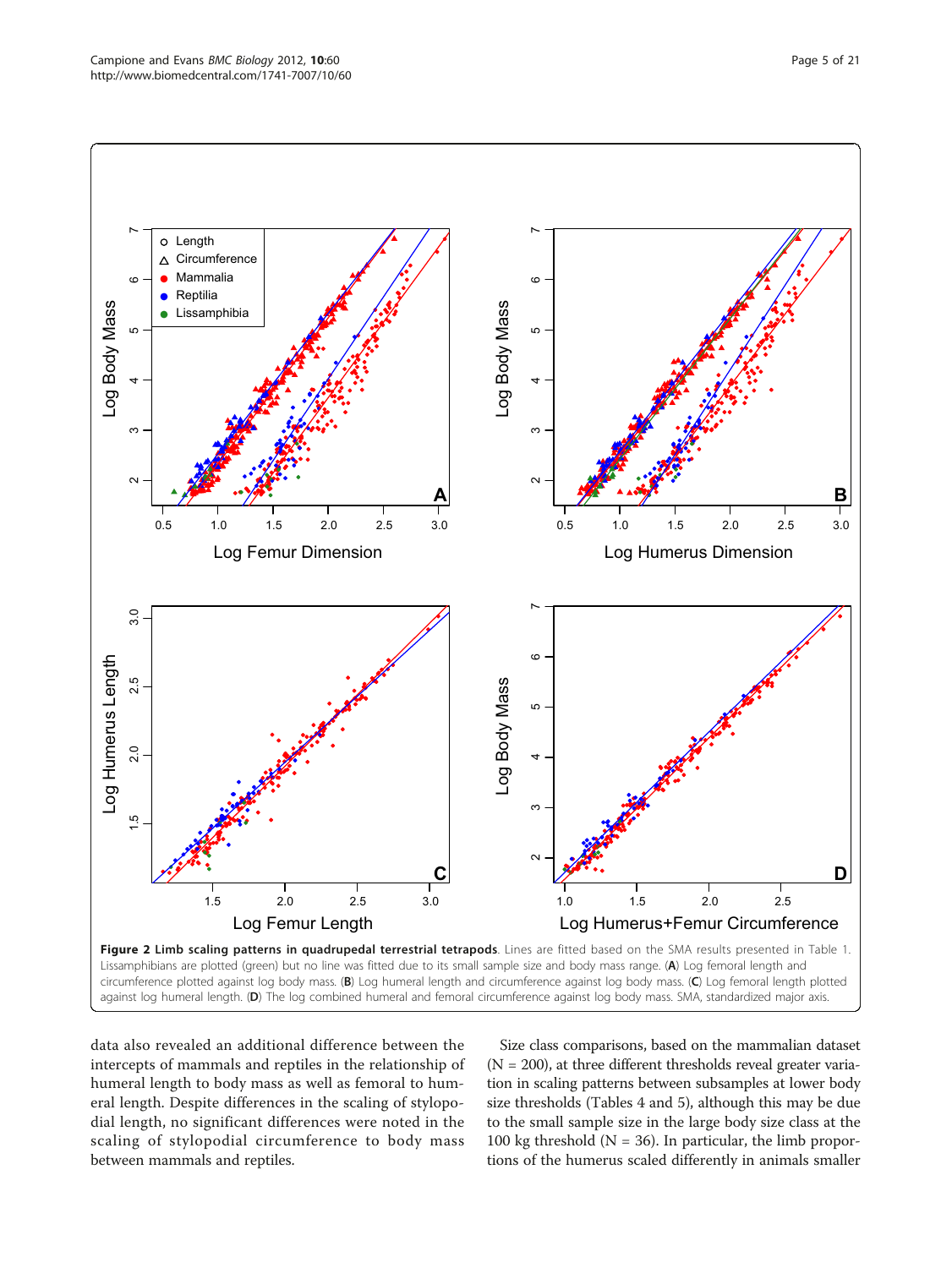<span id="page-5-0"></span>Table 1 Stylopodial scaling in mammals and non-avian reptiles.

| <b>Analysis</b><br>$(x \text{ vs. } y)$ | Sample             | N   | $\mathsf{m}$ | m 95% CI         | b         | $95% + C1$             | $R^2$  | Sim.                     |
|-----------------------------------------|--------------------|-----|--------------|------------------|-----------|------------------------|--------|--------------------------|
| $L_F$ vs. $C_F$                         | All                | 234 | 1.0301       | 1.0616 to 0.9996 | $-0.6020$ | -0.542 to -0.6619      | 0.9459 | G                        |
|                                         | Mammalia           | 188 | 1.0332       | 1.0677 to 0.9999 | $-0.6148$ | -0.5469 to -0.6827     | 0.9484 | G                        |
|                                         | Reptilia           | 46  | 1.1751       | 1.3184 to 1.0474 | $-0.8115$ | -0.5884 to -1.0347     | 0.8560 | > G, < E                 |
|                                         | Ungulata           | 32  | 1.2014       | 1.3338 to 1.0821 | $-0.9810$ | -0.6676 to -1.2943     | 0.9211 | $>$ G, $<$ E             |
|                                         | Carnivora          | 46  | 0.9840       | 1.0888 to 0.8893 | $-0.5409$ | -0.3317 to -0.75       | 0.8887 | G                        |
|                                         | Marsupialia        | 14  | 1.0774       | 1.1467 to 1.0123 | $-0.7317$ | -0.6057 to -0.8577     | 0.9902 | > G, < E                 |
|                                         | Euarchonta         | 14  | 1.0251       | 1.2141 to 0.8656 | $-0.7382$ | -0.3835 to -1.0929     | 0.9269 | G                        |
|                                         | Glires             | 66  | 0.9542       | 1.0334 to 0.8811 | $-0.4716$ | -0.3454 to -0.5979     | 0.8978 | G                        |
| $L_H$ vs. $C_H$                         | All                | 234 | 1.0644       | 1.0971 to 1.0326 | $-0.6229$ | -0.5626 to -0.6831     | 0.9452 | > G, < E                 |
|                                         | Mammalia           | 187 | 1.0603       | 1.0967 to 1.0252 | $-0.6199$ | -0.5511 to -0.6887     | 0.9459 | $>$ G, $<$ E             |
|                                         | Reptilia           | 47  | 1.2190       | 1.3355 to 1.1126 | $-0.8536$ | -0.6724 to -1.0348     | 0.9072 | > G, < E                 |
|                                         | Ungulata           | 32  | 1.3083       | 1.4325 to 1.1949 | $-1.1391$ | -0.8529 to -1.4254     | 0.9407 | $>$ G, $<$ E             |
|                                         | Carnivora          | 46  | 1.0814       | 1.1777 to 0.9929 | $-0.7101$ | -0.5193 to -0.9009     | 0.9209 | G                        |
|                                         | Marsupialia        | 14  | 1.0472       | 1.187 to 0.9238  | $-0.6059$ | -0.3774 to -0.8343     | 0.9601 | G                        |
|                                         | Euarchonta         | 14  | 0.9175       | 1.0816 to 0.7782 | $-0.4785$ | -0.1826 to -0.7744     | 0.9309 | G                        |
|                                         | Glires             | 66  | 0.9296       | 0.9931 to 0.8702 | $-0.4116$ | $-0.3166$ to $-0.5066$ | 0.9300 | G                        |
| LF VS. BM                               | All                | 234 | 2.9307       | 3.0323 to 2.8325 | $-2.1677$ | -1.9744 to -2.3611     | 0.9306 | G                        |
|                                         | Mammalia           | 188 | 2.9930       | 3.0974 to 2.8922 | $-2.3410$ | -2.1359 to -2.5461     | 0.9439 | G                        |
|                                         | Reptilia           | 46  | 3.2500       | 3.7486 to 2.8177 | $-2.4800$ | -1.7132 to -3.2468     | 0.7778 | G                        |
|                                         | Ungulata           | 32  | 3.4979       | 3.8785 to 3.1545 | $-3.4591$ | -2.5578 to -4.3603     | 0.9230 | $>$ G, $<$ E             |
|                                         | Carnivora          | 46  | 2.7472       | 3.0791 to 2.451  | $-1.8012$ | -1.1427 to -2.4597     | 0.8584 | G                        |
|                                         | Marsupialia        | 14  | 2.9980       | 3.4286 to 2.6215 | $-2.4690$ | -1.7121 to -3.2258     | 0.9542 | G                        |
|                                         | Euarchonta         | 14  | 3.0622       | 3.7695 to 2.4877 | $-2.9486$ | -1.6443 to -4.253      | 0.8893 | G                        |
|                                         | Glires             | 66  | 2.7702       | 2.9779 to 2.5769 | $-1.9621$ | -1.6297 to -2.2944     | 0.9160 | $\circ$                  |
| $C_F$ vs. BM                            | All                | 247 | 2.8479       | 2.8997 to 2.7969 | $-0.4587$ | -0.3845 to -0.5328     | 0.9794 | $<$ G <sub>1</sub> $>$ E |
|                                         | Mammalia           | 200 | 2.8977       | 2.9504 to 2.8459 | $-0.5615$ | $-0.4829$ to $-0.64$   | 0.9834 | < G, > E                 |
|                                         | Reptilia           | 47  | 2.7943       | 2.9801 to 2.6201 | $-0.2653$ | -0.057 to -0.4736      | 0.9540 | Ε                        |
|                                         | Ungulata           | 41  | 2.9204       | 3.1192 to 2.7344 | $-0.6173$ | -0.232 to -1.0027      | 0.9586 | G                        |
|                                         | Carnivora          | 48  | 2.7893       | 2.9182 to 2.6661 | $-0.2895$ | -0.0946 to -0.4844     | 0.9768 | E                        |
|                                         | Marsupialia        | 14  | 2.7827       | 3.1222 to 2.4801 | $-0.4328$ | -0.0138 to -0.8518     | 0.9664 | G, E, S                  |
|                                         | Euarchonta         | 15  | 2.9728       | 3.1874 to 2.7727 | $-0.7271$ | -0.4393 to -1.0149     | 0.9864 | G                        |
|                                         | Glires             | 66  | 2.9031       | 3.084 to 2.7328  | $-0.5929$ | -0.3965 to -0.7893     | 0.9413 | G                        |
| $L_H$ vs. BM                            | All                | 234 | 2.8653       | 2.9489 to 2.7841 | $-1.8284$ | -1.6745 to -1.9823     | 0.9506 | $\circ$                  |
|                                         | Mammalia           | 187 | 2.8626       | 2.9522 to 2.7756 | $-1.8476$ | -1.6778 to -2.0175     | 0.9548 | $\circ$                  |
|                                         | Reptilia           | 47  | 3.3718       | 3.704 to 3.0694  | $-2.5472$ | -2.0315 to -3.0629     | 0.9018 | $>$ G, $<$ E             |
|                                         | Ungulata           | 32  | 3.4092       | 3.8036 to 3.0558 | $-2.9639$ | -2.0630 to -3.8648     | 0.9135 | $>$ G, $<$ E             |
|                                         | Carnivora          | 46  | 2.8202       | 3.0641 to 2.5957 | $-1.8667$ | -1.3831 to -2.3503     | 0.9253 | G                        |
|                                         | Marsupialia        | 14  | 3.1988       | 3.6508 to 2.8027 | $-2.3972$ | $-1.6611$ to $-3.1333$ | 0.9556 | G                        |
|                                         | Euarchonta         | 14  | 2.5359       | 2.9736 to 2.1627 | $-1.6484$ | -0.8577 to -2.4391     | 0.9354 | 0                        |
|                                         | Glires             | 66  | 2.6071       | 2.766 to 2.4573  | $-1.3946$ | -1.1559 to -1.6332     | 0.9438 | 0                        |
| $C_H$ vs. BM                            | All                | 247 | 2.6861       | 2.7322 to 2.6406 | $-0.1438$ | -0.0788 to -0.2087     | 0.9816 | Ε                        |
|                                         | Mammalia           | 200 | 2.6938       | 2.7445 to 2.6439 | $-0.1655$ | -0.0913 to -0.2398     | 0.9823 | Ε                        |
|                                         | Reptilia           | 47  | 2.7661       | 2.9296 to 2.6117 | $-0.1862$ | -0.0049 to -0.3675     | 0.9634 | Ε                        |
|                                         | Ungulata           | 41  | 2.5273       | 2.7222 to 2.3464 | 0.1672    | 0.544 to -0.2097       | 0.9473 | Е                        |
|                                         | Carnivora          | 48  | 2.5959       | 2.7027 to 2.4933 | $-0.0012$ | 0.1613 to -0.1637      | 0.9815 | E, S                     |
|                                         | Marsupialia        | 14  | 3.0547       | 3.4219 to 2.7269 | $-0.5465$ | -0.1208 to -0.9721     | 0.9673 | G                        |
|                                         | Euarchonta         | 15  | 2.7558       | 2.9725 to 2.5548 | $-0.3168$ | -0.0345 to -0.5992     | 0.9840 | Ε                        |
|                                         | Glires             | 66  | 2.8045       | 2.9447 to 2.671  | $-0.2403$ | -0.0986 to -0.3819     | 0.9618 | $<$ G, $> E$             |
| $L_F$ vs. $L_H$                         | $\left\ A\right\ $ | 233 | 1.0246       | 1.0469 to 1.0027 | $-0.1206$ | -0.0778 to -0.1634     | 0.9723 |                          |
|                                         | Mammalia           | 187 | 1.0450       | 1.0682 to 1.0223 | $-0.1707$ | -0.1248 to -0.2166     | 0.9771 |                          |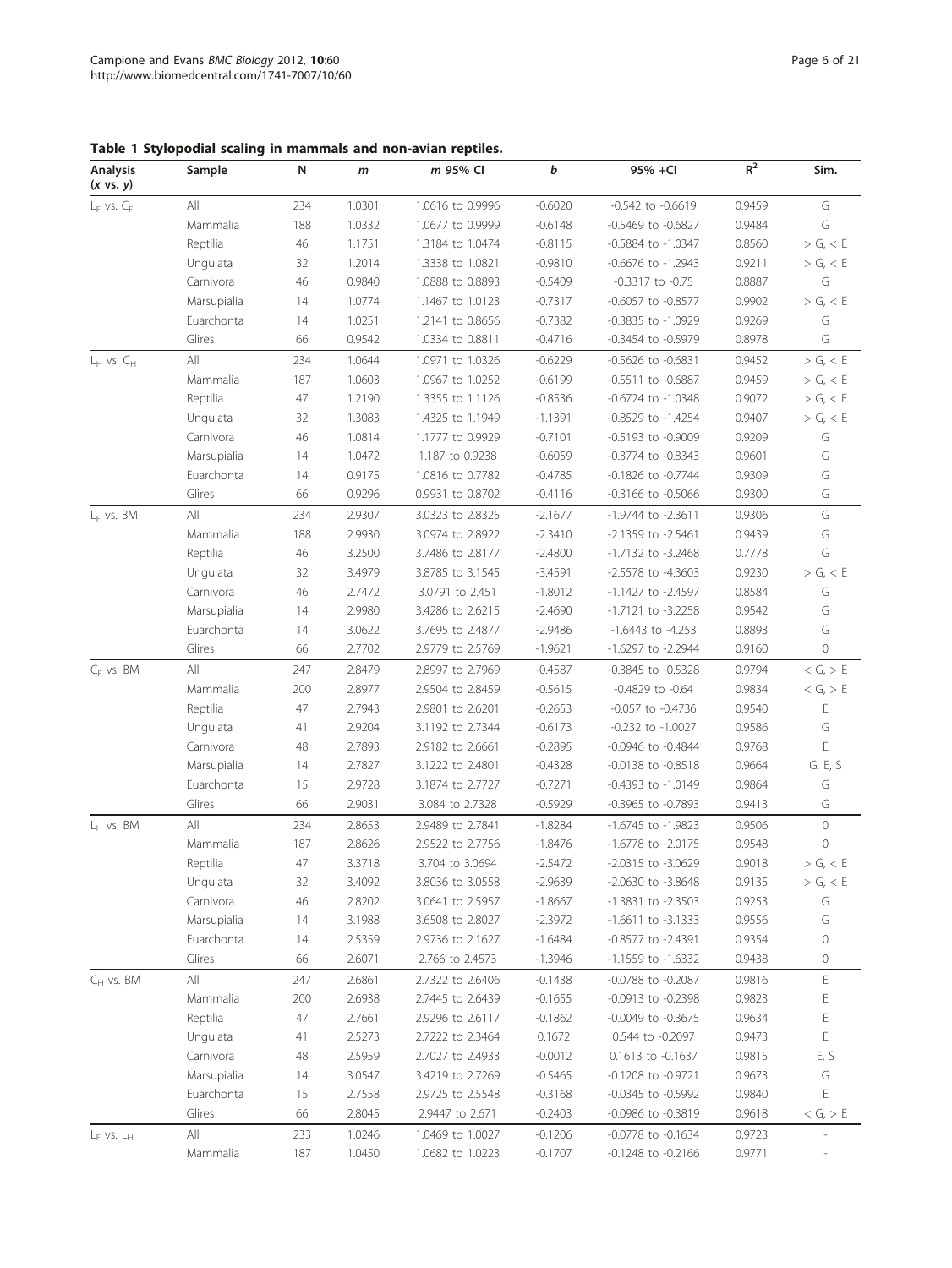|                  | Reptilia    | 46  | 0.9644 | 1.0644 to 0.8739 | 0.0190    | 0.176 to -0.1379       | 0.8943 |                          |
|------------------|-------------|-----|--------|------------------|-----------|------------------------|--------|--------------------------|
|                  | Ungulata    | 32  | 1.0260 | 1.107 to 0.9509  | $-0.1452$ | 0.0491 to -0.3395      | 0.9584 |                          |
|                  | Carnivora   | 46  | 0.9741 | 1.0283 to 0.9227 | 0.0232    | 0.1338 to -0.0874      | 0.9682 |                          |
|                  | Marsupialia | 14  | 0.9372 | 1.1182 to 0.7856 | $-0.0224$ | 0.2894 to -0.3344      | 0.9204 | $\overline{\phantom{a}}$ |
|                  | Euarchonta  | 14  | 1.2075 | 1.4238 to 1.0241 | $-0.5127$ | $-0.106$ to $-0.9195$  | 0.9307 |                          |
|                  | Glires      | 66  | 1.0625 | 1.1019 to 1.0246 | $-0.2177$ | $-0.1536$ to $-0.2818$ | 0.9788 | $\overline{\phantom{a}}$ |
| $C_{H+F}$ vs. BM | All         | 247 | 2.7779 | 2.8191 to 2.7374 | $-1.1564$ | $-1.086$ to $-1.2267$  | 0.9863 |                          |
|                  | Mammalia    | 200 | 2.8071 | 2.8495 to 2.7654 | $-1.2289$ | $-1.1541$ to $-1.3037$ | 0.9886 |                          |
|                  | Reptilia    | 47  | 2.7933 | 2.9496 to 2.6452 | $-1.0833$ | $-0.8636$ to $-1.3031$ | 0.9671 | $\overline{\phantom{a}}$ |
|                  | Ungulata    | 41  | 2.7319 | 2,8959 to 2,5773 | $-1.0660$ | -0.6989 to -1.4331     | 0.9676 | $\overline{\phantom{a}}$ |
|                  | Carnivora   | 48  | 2.6921 | 2.7969 to 2.5911 | $-0.9568$ | $-0.7669$ to $-1.1466$ | 0.9834 | $\overline{\phantom{a}}$ |
|                  | Marsupialia | 14  | 2.9125 | 3.1855 to 2.6628 | $-1.3738$ | -0.9658 to -1.7817     | 0.9797 |                          |
|                  | Euarchonta  | 15  | 2.8692 | 3.0561 to 2.6937 | $-1.3928$ | $-1.0911$ to $-1.6946$ | 0.9889 |                          |
|                  | Glires      | 66  | 2.8850 | 3.0113 to 2.764  | $-1.3260$ | $-1.1561$ to $-1.4960$ | 0.9705 |                          |
|                  |             |     |        |                  |           |                        |        |                          |

Table 1 Stylopodial scaling in mammals and non-avian reptiles. (Continued)

Standardized Major Axis equation shown in the format  $y = mx + b$ . The particular theoretical scaling model (Sim.) followed by the slope is represented by G geometric similarity, E, elastic similarity, or S, static similarity. Scaling patterns that fall between models are represented by > or <, and those that do not follow any pattern (that is, above or below all predicted models) are represented by a 0, BM, body mass: C<sub>F</sub>, femoral circumference; C<sub>H</sub>, humeral circumference; C<sub>H+F</sub>, total humeral and femoral circumference; CI, confidence interval; L<sub>F</sub>, femoral length; L<sub>H</sub>, humeral length.

than 20 kg compared to those larger than 20 kg, a pattern also noted at the 50 kg threshold. A significant difference in the proportional scaling of the femur is also noted at 50 kg. Significant differences were noted in the scaling of humeral length to body mass between individuals at the 20 kg and 50 kg threshold. As in the mammalian and reptilian comparisons, no significant differences were noted in the scaling of combined circumference and body mass between different size classes (Figure [3;](#page-8-0) Table [5](#page-10-0)).

#### Independent contrast results

Overall, phylogenetically corrected scaling relationships reveal lower coefficients of determination than the raw data. The mean  $R^2$  (0.9126 ± 0.0105) for the corrected data is significantly lower than that obtained from the raw data (two tailed t-test:  $t = -4.4721$ ;  $P < 0.0001$ ). As a result, fewer significant differences were noted between mammalian clades and between mammals and reptiles [See Additional file [3](#page-17-0), Tables S1 and S2]. Of the 80 mammalian comparisons made, two showed significant differences recovered by both the 95% confidence intervals and the likelihood ratio test. The differences include a significantly lower scaling coefficient of Carnivora compared to Glires and Ungulata, in the scaling of femur length to humerus length. Confidence intervals indicate two other differences when the data is corrected in which the humeral length of reptiles scales significantly higher than that of mammals when compared to body mass and the humeral circumference in ungulates scales higher than that of carnivorans when compared to body mass.

Most importantly, however, based on the confidence intervals, comparisons between scaling coefficients obtained from the raw data (Table [1\)](#page-5-0) and the phylogenetically corrected data [See Additional file [3](#page-17-0), Table S2]

reveal only a single significant difference for the scaling of humeral proportions in Glires. Other than that comparison, the lack of significant differences between the raw data and phylogenetically corrected data suggest that phylogeny does not play a significant role in dictating the scaling patterns tested here with regards to the major weight-bearing bones in terrestrial tetrapods. For this reason, and for ease of comparison with previous limb scaling studies, further discussion will be based on results obtained from the raw data.

#### **Discussion**

Skeletal limb morphology in vertebrates is considered to reflect a trade-off between the energetic requirements imposed by movement and the functional requirements imposed by loadings on the bone from behavioral qualities and/or body size [\[78,83-88\]](#page-19-0). Biomechanical studies using in vivo strain gauges and force platforms in mammals and birds have concluded that peak functional strains (that is, safety factors, strain at which yield or failure occur/peak functional strain) placed on a limb bone during locomotion are consistent among taxa of different size and different lifestyles (for example, terrestrial, aquatic, and aerial; [[80](#page-19-0)]). However, in non-avian reptiles, safety factors are higher compared to mammals suggesting that functional strains are lower in the former [[79,89,90\]](#page-19-0). Nevertheless, in order to mitigate decreases in safety factors associated with increases in body size, the architecture of the skeletal limb, such as limb robustness, cortical thickness, and/or curvature, are expected to vary [[80](#page-19-0),[86,88,91](#page-19-0)].

Interspecific limb scaling patterns are often used to test theoretical biomechanical models, such as geometric, elastic, and static similarity, which predict scaling patterns based on biomechanical observations and/or assumptions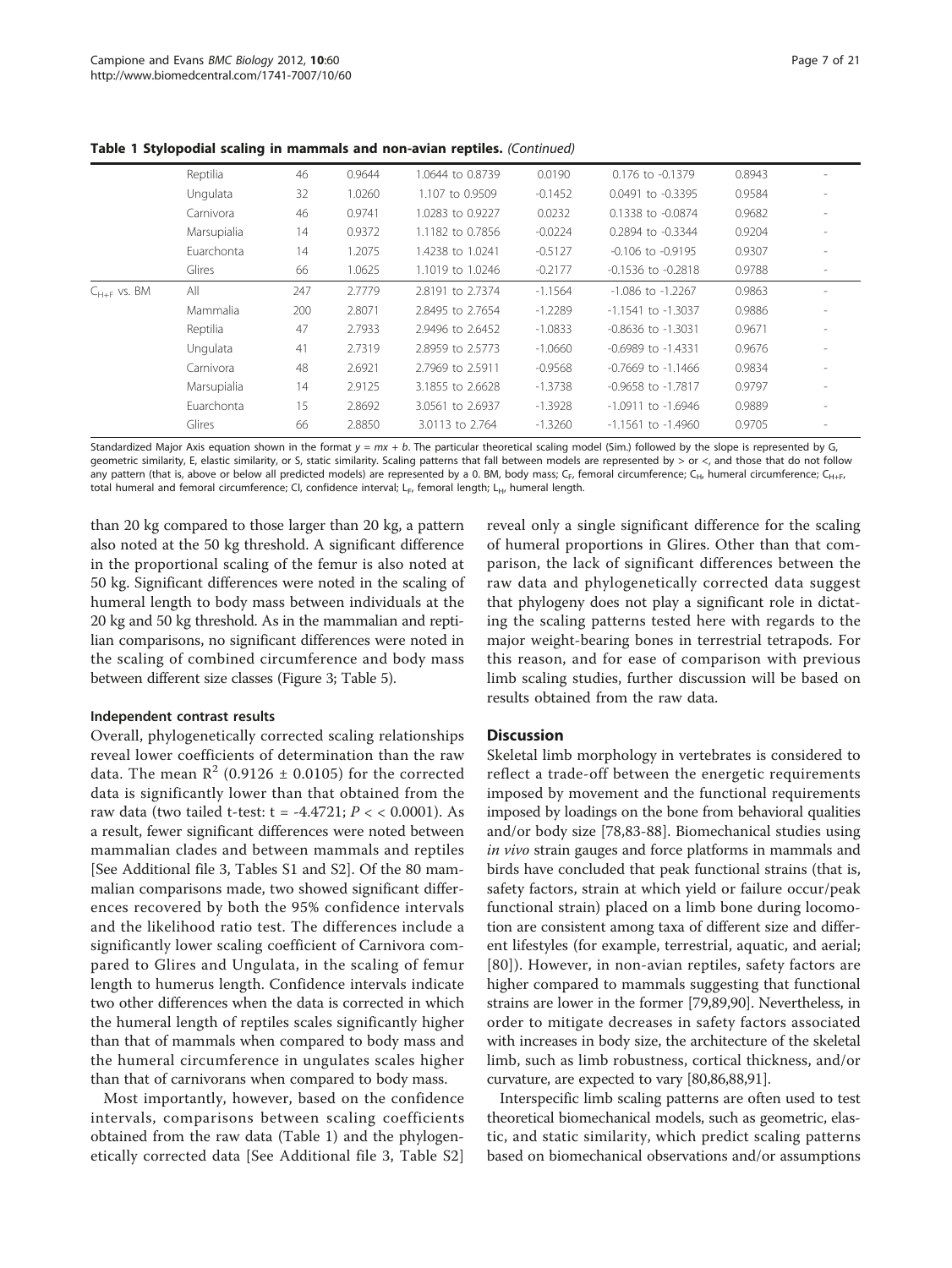|                       |            |             | m 95% CI          |                          |                          | $m$ LRT            |                          |                          |                          |                  | <b>b</b> 95% CI |                          |                          | $b$ t-test  |                          |                          |                          |             | $b$ ' t-test |                          |          |
|-----------------------|------------|-------------|-------------------|--------------------------|--------------------------|--------------------|--------------------------|--------------------------|--------------------------|------------------|-----------------|--------------------------|--------------------------|-------------|--------------------------|--------------------------|--------------------------|-------------|--------------|--------------------------|----------|
|                       |            | Marsupialia | Glires            | Euarchonta               | Ungulata                 | Marsupialia        | Glires                   | Euarchonta               | Ungulata                 | Marsupialia      | Glires          | Euarchonta               | Ungulata                 | Marsupialia | Glires                   | Euarchonta               | Ungulata                 | Marsupialia | Glires       | Euarchonta               | Ungulata |
|                       | Carnivora  |             |                   |                          |                          |                    |                          |                          | $\ast$                   |                  |                 |                          |                          |             |                          |                          |                          |             |              |                          |          |
| $\mathring{\cup}$     | Ungulata   |             | $\overline{\ast}$ |                          | $\frac{1}{2}$            |                    | $\ast$                   |                          | $\overline{\phantom{a}}$ |                  | $\ast$          |                          | $\overline{\phantom{a}}$ |             |                          |                          | $\overline{\phantom{a}}$ |             |              |                          |          |
| L <sub>F</sub> vs.    | Euarchonta |             |                   | $\overline{\phantom{a}}$ | $\overline{\phantom{a}}$ |                    |                          | L.                       | $\overline{\phantom{a}}$ |                  |                 | $\overline{\phantom{a}}$ | $\overline{\phantom{a}}$ |             |                          | $\overline{a}$           | $\overline{\phantom{a}}$ |             |              | $\overline{a}$           |          |
|                       | Glires     |             | $\overline{a}$    | $\overline{a}$           |                          | $\circ$            | $\overline{\phantom{a}}$ |                          | $\overline{a}$           | $\divideontimes$ |                 | l,                       | í,                       |             | $\overline{\phantom{a}}$ |                          | í,                       |             |              |                          |          |
|                       | Carnivora  |             |                   |                          | $*$                      |                    | $\ast$                   |                          | $**$                     |                  | $\ast$          |                          |                          |             | $\ast$                   |                          | $\ast$                   |             |              |                          |          |
| $\vec{J}$             | Ungulata   | $\ast$      | $\ast$            | $\ast$                   | $\overline{a}$           | $\ast$             | $**$                     | $**$                     | $\overline{\phantom{a}}$ | $\ast$           | $\ast$          | $\ast$                   | $\label{eq:1}$           | $\ast$      | $**$                     | $\ast$                   | $\overline{a}$           |             |              |                          |          |
| $L_H$ vs.             | Euarchonta |             |                   | $\overline{\phantom{0}}$ | $\overline{\phantom{a}}$ |                    |                          | $\frac{1}{2}$            | $\overline{\phantom{a}}$ |                  |                 | $\overline{\phantom{a}}$ | $\overline{\phantom{a}}$ |             |                          | $\overline{\phantom{a}}$ | $\overline{a}$           |             |              | $\overline{\phantom{a}}$ |          |
|                       | Glires     |             |                   |                          |                          |                    | $\overline{\phantom{0}}$ |                          |                          |                  | $\overline{a}$  | l,                       |                          |             | $\frac{1}{2}$            |                          |                          |             |              |                          |          |
|                       | Carnivora  |             |                   |                          | $\ast$                   |                    |                          |                          | $\ast$                   |                  |                 |                          | $\ast$                   |             |                          |                          |                          |             |              |                          |          |
| $L_F$ vs. BM          | Ungulata   |             | $\ast$            |                          | $\overline{\phantom{a}}$ |                    | $**$                     |                          | $\overline{\phantom{a}}$ |                  | $\ast$          |                          | $\overline{\phantom{a}}$ |             |                          |                          | $\overline{\phantom{a}}$ |             |              |                          |          |
|                       | Euarchonta |             |                   | $\overline{\phantom{a}}$ | $\overline{\phantom{a}}$ |                    |                          | $\frac{1}{2}$            | $\overline{\phantom{a}}$ |                  |                 | $\overline{\phantom{a}}$ | $\overline{\phantom{a}}$ |             |                          | $\overline{\phantom{a}}$ | $\overline{\phantom{a}}$ |             |              | $\frac{1}{2}$            |          |
|                       | Glires     |             | $\overline{a}$    | $\overline{\phantom{a}}$ | i,                       |                    | $\overline{\phantom{a}}$ | $\overline{\phantom{a}}$ | $\overline{a}$           |                  | $\bar{a}$       | $\overline{\phantom{a}}$ | i,                       |             | $\overline{\phantom{a}}$ | $\overline{a}$           | J.                       |             | L,           | $\bar{a}$                |          |
|                       | Carnivora  |             |                   |                          |                          |                    |                          |                          |                          |                  |                 |                          |                          |             |                          |                          |                          |             |              |                          |          |
|                       | Ungulata   |             |                   |                          |                          |                    |                          |                          |                          |                  |                 |                          |                          |             |                          |                          |                          |             |              |                          |          |
| C <sub>F</sub> vs. BM | Euarchonta |             |                   |                          |                          |                    |                          |                          |                          |                  |                 | Ĭ.                       | L,                       |             |                          |                          | $\overline{\phantom{a}}$ |             |              |                          |          |
|                       | Glires     |             |                   | $\overline{\phantom{a}}$ |                          |                    | $\overline{a}$           |                          |                          |                  |                 |                          |                          |             |                          |                          |                          |             |              |                          |          |
|                       | Carnivora  |             |                   |                          |                          |                    |                          |                          | $*$                      |                  |                 |                          |                          |             |                          |                          |                          |             |              |                          |          |
| $L_H$ vs. BM          | Ungulata   |             | $*$               | $\ast$                   |                          |                    | $**$                     |                          |                          |                  | $\ast$          |                          | Ĩ.                       |             | $\ast$                   |                          | J.                       |             |              |                          |          |
|                       | Euarchonta |             |                   | $\overline{a}$           |                          |                    |                          |                          |                          |                  |                 | Ĭ.                       |                          |             |                          |                          | Ĭ.                       |             |              |                          |          |
|                       | Glires     | $\ast$      |                   |                          |                          | $\ast$             | $\overline{\phantom{a}}$ |                          |                          | $\divideontimes$ |                 |                          |                          | $\ast$      |                          |                          | ÷,                       |             |              |                          |          |
|                       | Carnivora  | $\ast$      |                   |                          |                          | $\overline{\circ}$ | $\overline{\circ}$       |                          |                          |                  |                 |                          |                          | $\ast$      |                          |                          |                          |             |              |                          |          |
|                       | Ungulata   | $\ast$      |                   |                          |                          | $\circ$            | $\circ$                  |                          | $\overline{a}$           |                  |                 |                          | L,                       | $\circ$     |                          |                          | $\overline{a}$           |             |              |                          |          |
| C <sub>H</sub> vs. BM | Euarchonta |             |                   | $\overline{\phantom{a}}$ |                          |                    |                          |                          | $\overline{a}$           |                  |                 | $\overline{\phantom{a}}$ | l,                       |             |                          | $\overline{a}$           | $\overline{\phantom{a}}$ |             |              |                          |          |
|                       | Glires     |             |                   |                          |                          |                    | $\overline{a}$           |                          |                          |                  | $\overline{a}$  | $\overline{a}$           |                          |             | $\frac{1}{2}$            | $\overline{a}$           |                          |             |              |                          |          |
|                       | Carnivora  |             |                   |                          |                          |                    |                          |                          |                          |                  | $\ast$          | $\ast$                   |                          |             | $**$                     | $**$                     |                          |             |              |                          |          |
| $\exists$             | Ungulata   |             |                   |                          | $\overline{\phantom{a}}$ |                    |                          |                          | $\overline{\phantom{a}}$ |                  |                 |                          | $\overline{\phantom{a}}$ |             |                          |                          | $\overline{a}$           |             |              |                          |          |
| L <sub>F</sub> vs.    | Euarchonta |             |                   | $\overline{\phantom{a}}$ | $\overline{\phantom{a}}$ |                    |                          | $\overline{\phantom{a}}$ | $\overline{\phantom{a}}$ |                  |                 | $\overline{\phantom{a}}$ | $\overline{\phantom{a}}$ |             | $\circ$                  |                          | $\overline{a}$           |             |              | $\overline{\phantom{a}}$ |          |
|                       | Glires     |             |                   |                          |                          |                    | $\overline{\phantom{a}}$ |                          |                          |                  |                 |                          |                          |             | $\overline{a}$           |                          |                          |             |              |                          |          |
|                       | Carnivora  |             |                   |                          |                          |                    |                          |                          |                          |                  | $\ast$          |                          |                          |             | $\overline{\circ}$       |                          |                          |             |              |                          |          |
|                       | Ungulata   |             |                   |                          | $\overline{\phantom{a}}$ |                    |                          |                          | $\overline{\phantom{a}}$ |                  |                 |                          | $\overline{\phantom{a}}$ |             |                          |                          | $\overline{\phantom{a}}$ |             |              |                          |          |
| $C_{H+F}$ vs. BM      | Euarchonta |             |                   | $\overline{\phantom{0}}$ | $\overline{\phantom{a}}$ |                    |                          | $\overline{\phantom{a}}$ | $\overline{\phantom{a}}$ |                  |                 | $\overline{\phantom{0}}$ | $\overline{\phantom{a}}$ |             |                          | $\overline{a}$           | $\overline{a}$           |             |              | $\overline{\phantom{a}}$ |          |
|                       | Glires     |             |                   |                          |                          |                    |                          |                          |                          |                  |                 |                          |                          |             |                          |                          |                          |             |              |                          |          |

#### <span id="page-7-0"></span>Table 2 Slope and intercept comparisons of stylopodial scaling patterns in mammalian clades.

Standardized major axis equation shown in the format  $y = mx + b$ . Symbols: (°) represents differences at 90 to 95% (0.1 <P > 0.05); (\*) at 95-99% (0.05 <P > 0.01); and (\*\*) at greater than 95% (P < 0.01). Otherwise, P-values are > 0.1. All P-values are adjusted for multiple comparisons using FDR. Hyphens (-) represent duplicate comparisons. Significant differences using 95% CI are assessed on whether the intervals overlap or not; non-overlapping comparisons are indicated with an asterisk (\*). 95% CI, comparisons based on 95% confidence intervals; b', intercept adjusted to correspond to the minimum value along the x-axis; BM, body mass; C<sub>F</sub>, femoral circumference; C<sub>H</sub>, humeral circumference; C<sub>H+F</sub>, total humeral and femoral circumference; FDR, false discovery rate; L<sub>F</sub>, femoral length; L<sub>H</sub>, humeral length; LRT, comparisons based on a likelihood ratio test (slope only); t-test, comparisons based on a two-tailed t-test (intercept only).

[[70,77,78,84,85,92-94\]](#page-19-0). These theoretical models were formally presented by McMahon [[95](#page-19-0),[96\]](#page-19-0), who provided empirical support for elastic scaling in terrestrial vertebrates (using ungulates as a proxy), as opposed to a strict geometric (isometric) scaling. These models were subsequently revisited by other authors who present empirical evidence that elastic similarity is restricted to ungulates with other mammals following either a geometric trend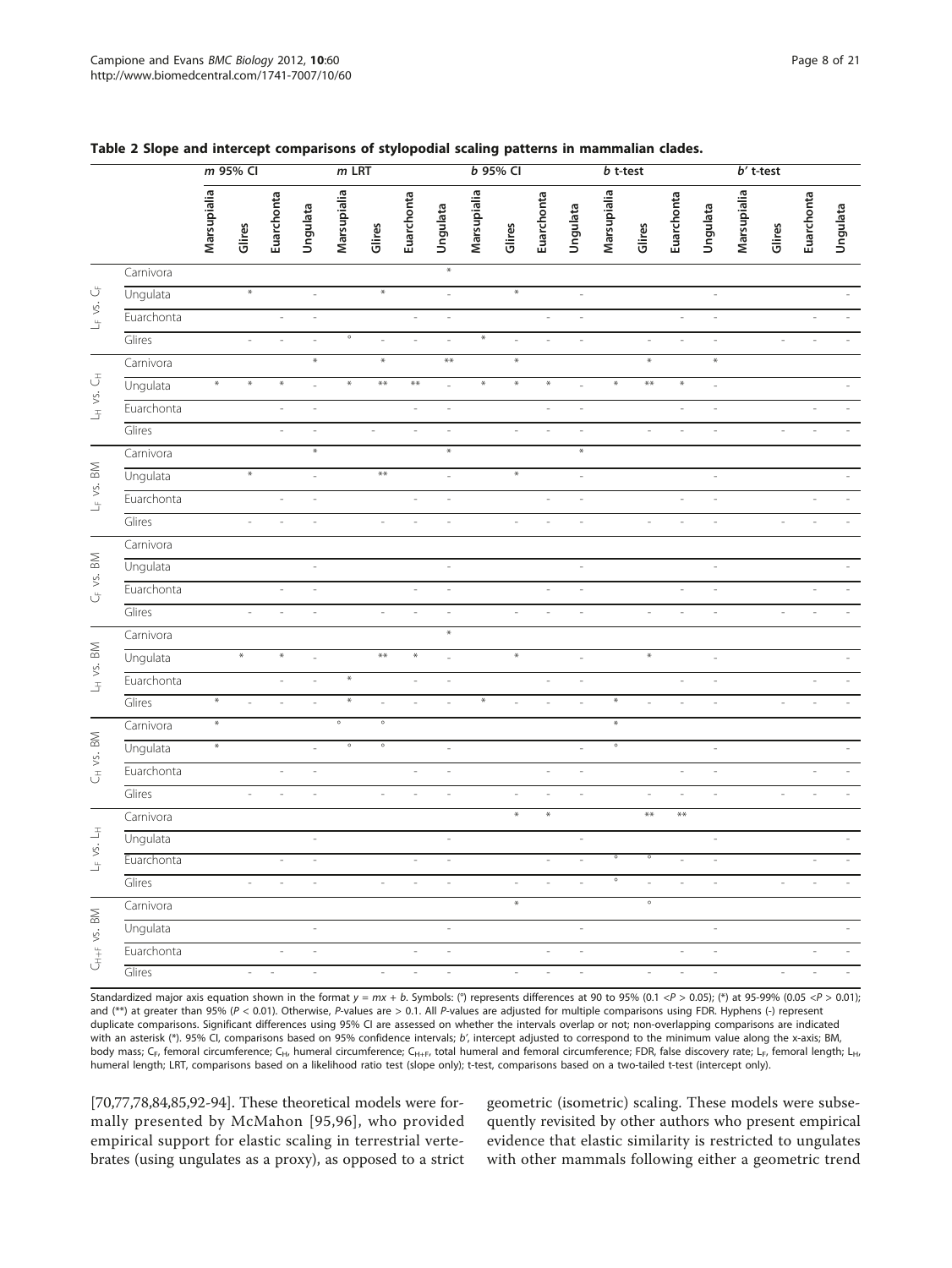<span id="page-8-0"></span>Table 3 Slope and intercept comparisons of stylopodial scaling patterns in mammals and non-avian reptiles.

| - -             |                 |         |     |         |                                 |        |         |     |         |                |  |  |
|-----------------|-----------------|---------|-----|---------|---------------------------------|--------|---------|-----|---------|----------------|--|--|
|                 | <b>All Data</b> |         |     |         | Mammals $<$ 168 kg <sup>a</sup> |        |         |     |         |                |  |  |
|                 | mCl             | mP      | bCl | bP      | b'P                             | mCl    | mP      | bCl | bP      | b <sup>T</sup> |  |  |
| $L_F$ vs $C_F$  |                 | $\circ$ |     |         |                                 | $\ast$ | $\circ$ |     |         |                |  |  |
| $L_H$ vs $C_H$  | $\ast$          | $*$     |     |         |                                 | ⋇      | **      |     | $\circ$ |                |  |  |
| $L_F$ vs $BM$   |                 |         |     |         |                                 |        |         |     |         |                |  |  |
| $C_F$ vs $BM$   |                 |         | $*$ |         |                                 |        |         |     |         |                |  |  |
| $L_H$ vs $BM$   | $\ast$          | **      | $*$ | $\circ$ |                                 | ⋇      | **      |     | *       |                |  |  |
| $C_H$ vs $BM$   |                 |         |     |         |                                 |        |         |     |         |                |  |  |
| $L_F$ vs $L_H$  |                 |         |     | $\circ$ |                                 |        |         |     | *       |                |  |  |
| $C_{H+F}$ vs BM |                 |         |     |         |                                 |        |         |     |         |                |  |  |

Standardized major axis equation shown in the format  $y = mx + b$ . Symbols: (°) represents differences at 90 to 95% (0.1 <P > 0.05); (\*) at 9 to 99% (0.05 <P > 0.01); and (\*\*) at greater than 95% ( $P < 0.01$ ). Otherwise, P-values are  $> 0.1$ . All P-values are adjusted for multiple comparisons using FDR. Significant differences using 95% CI are assessed on whether the intervals overlap or not; non-overlapping comparisons are indicated with an asterisk (\*). <sup>a</sup>comparisons based on a subset of the mammalian dataset that has the same body mass range as the total reptilian dataset [See Additional file [2](#page-17-0), Table S1]; mCI, slope comparisons based on 95% confidence intervals; mP, slope comparisons based on likelihood ratio test; bCI, intercept comparisons based 95% confidence intervals; bP, intercept comparisons based on two-tailed t-test; b'P, t-test comparison of adjusted intercepts to the minimum value along the x-axis; BM, body mass;  $C_{F}$ , femoral circumference; FDR, false discovery rate;  $L_{H}$ , humeral length;  $C_{H}$ , humeral circumference;  $C_{H+F}$ , total humeral and femoral circumference; L<sub>E</sub>, femoral length.

[[77](#page-19-0)] or not clearly conforming to either the elastic or geometric theoretical models [\[85,93,94](#page-19-0)]. In general, empirical scaling studies of terrestrial mammals have found minor support for elastic similarity (see [\[87\]](#page-19-0), for a full review). In reptiles, however, Blob [[84](#page-19-0)] recovered significant support for elastic similarity in several regressions comparing limb diameters to body mass in varanids and iguanians.

The results obtained here suggest that limb scaling in mammalian and reptilian clades exhibits a great deal of variation with respect to elastic and geometric similarity, and as suggested by Christiansen [\[85](#page-19-0),[93\]](#page-19-0), depending on the variables being compared, clades and subgroups appear to follow a variety of scaling models, and no theoretical scaling model can be used to describe all terrestrial vertebrates. However, this study suggests that elastic similarity is more prevalent than previously suggested, especially in the scaling of humeral circumference with body mass. Of the eight clades examined (Table [1\)](#page-5-0), only a single group, Marsupialia, did not follow a significant allometric trend (that is, significantly different than geometric similarity), and six of the clades follow the model predicted by elastic or static similarity. In contrast, the scaling of humeral length to body mass is more closely associated with geometric similarity, as no clade follows elastic similarity, two clades follow geometric similarity, and four are negatively allometric (and therefore are below any theoretical model). Only two groups (Reptilia and Ungulata) are significantly above geometric similarity and therefore exhibit an allometric



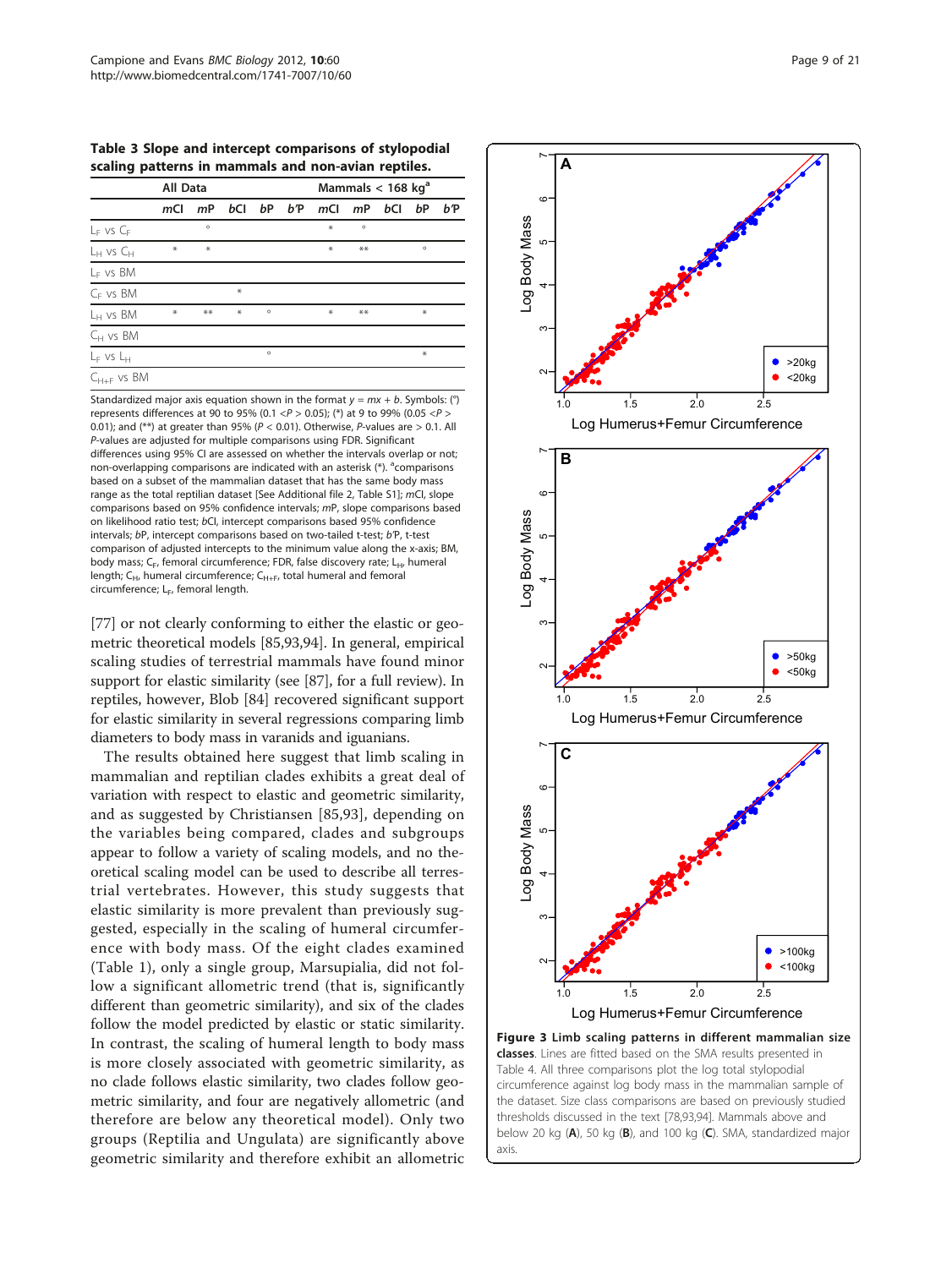<span id="page-9-0"></span>

|  |  |  |  | Table 4 Stylopodial scaling in mammals of different sizes. |
|--|--|--|--|------------------------------------------------------------|
|--|--|--|--|------------------------------------------------------------|

| <b>Analysis</b><br>$(x \text{ vs. } y)$ | Sample     | N   | m      | m 95% CI         | b         | $b$ to 95% to Cl       | $R^2$  | Sim                      |
|-----------------------------------------|------------|-----|--------|------------------|-----------|------------------------|--------|--------------------------|
| $L_F$ vs. $C_F$                         | $< 20$ kg  | 136 | 0.8868 | 0.9335 to 0.8424 | $-0.3733$ | $-0.2921$ to $-0.4545$ | 0.9095 | 0                        |
|                                         | $> 20$ kg  | 52  | 1.0000 | 1.1370 to 0.8795 | $-0.4907$ | -0.1714 to -0.8100     | 0.7945 | G                        |
|                                         | $< 50$ kg  | 150 | 0.9486 | 0.9987 to 0.9009 | $-0.4715$ | $-0.3819$ to $-0.5611$ | 0.8993 | G                        |
|                                         | $> 50$ kg  | 38  | 1.1331 | 1.2731 to 1.0084 | $-0.8317$ | -0.4935 to -1.1699     | 0.8806 | $> G$ , $< E$            |
|                                         | $< 100$ kg | 158 | 0.9659 | 1.0123 to 0.9216 | $-0.5000$ | -0.4155 to -0.5845     | 0.9119 | G                        |
|                                         | $> 100$ kg | 30  | 1.1059 | 1.2659 to 0.9661 | $-0.7572$ | -0.3679 to -1.1465     | 0.8774 | G                        |
| $L_H$ vs. $C_H$                         | $< 20$ kg  | 135 | 0.8778 | 0.9248 to 0.8331 | $-0.3345$ | -0.2567 to -0.4124     | 0.9073 | $\circ$                  |
|                                         | $> 20$ kg  | 52  | 1.1541 | 1.2900 to 1.0326 | $-0.7954$ | -0.4848 to -1.1060     | 0.8459 | > G, < E                 |
|                                         | $< 50$ kg  | 149 | 0.9040 | 0.9990 to 0.9040 | $-0.4445$ | -0.3613 to -0.5277     | 0.9060 | 0                        |
|                                         | > 50 kg    | 38  | 1.1856 | 1.3524 to 1.0394 | $-0.8774$ | -0.4879 to -1.2668     | 0.8475 | > G, < E                 |
|                                         | $< 100$ kg | 157 | 0.9710 | 1.0166 to 0.9274 | $-0.4764$ | -0.3967 to -0.5560     | 0.9161 | G                        |
|                                         | $> 100$ kg | 30  | 1.1229 | 1.3132 to 0.9602 | $-0.7114$ | $-0.2646$ to $-1.1582$ | 0.8352 | G                        |
| $L_F$ vs. BM                            | $< 20$ kg  | 136 | 2.6288 | 2.7825 to 2.4836 | $-1.7421$ | -1.4756 to -2.0086     | 0.8892 | $\circ$                  |
|                                         | $> 20$ kg  | 52  | 2.8571 | 3.2511 to 2.5108 | $-1.8964$ | -0.9788 to -2.8141     | 0.7920 | G                        |
|                                         | $< 50$ kg  | 150 | 2.7619 | 2.9166 to 2.6754 | $-1.9510$ | -1.6751 to -2.2270     | 0.8873 | 0                        |
|                                         | $> 50$ kg  | 38  | 3.1523 | 3.5377 to 2.8089 | $-2.6399$ | -1.7089 to -3.5709     | 0.8831 | G                        |
|                                         | $< 100$ kg | 158 | 2.8104 | 2.9526 to 2.6750 | $-2.0305$ | -1.7717 to -2.2893     | 0.9025 | 0                        |
|                                         | $> 100$ kg | 30  | 3.0497 | 3.5022 to 2.6557 | -2.3587   | $-1.2593$ to $-3.4582$ | 0.8715 | G                        |
| $C_F$ vs. BM                            | $< 20$ kg  | 138 | 2.9559 | 3.0735 to 2.8429 | $-0.6266$ | -0.4858 to -0.7675     | 0.9471 | G                        |
|                                         | $> 20$ kg  | 62  | 2.8638 | 3.0353 to 2.7020 | $-0.5040$ | -0.1723 to -0.8358     | 0.9492 | G                        |
|                                         | $< 50$ kg  | 153 | 2.9054 | 3.0013 to 2.8126 | $-0.5716$ | -0.4504 to -0.6928     | 0.9592 | G                        |
|                                         | $> 50$ kg  | 47  | 2.7816 | 2.9651 to 2.6094 | $-0.3222$ | 0.0436 to -0.6880      | 0.9546 | E                        |
|                                         | $< 100$ kg | 164 | 2.9117 | 2.9945 to 2.8312 | $-0.5784$ | -0.4698 to -0.6870     | 0.9674 | $<$ G, $> E$             |
|                                         | $> 100$ kg | 36  | 2.7946 | 3.0538 to 2.5575 | -0.3497   | 0.1751 to -0.8745      | 0.9351 | G, E                     |
| $L_H$ vs. BM                            | $< 20$ kg  | 135 | 2.4386 | 2.5604 to 2.3225 | $-1.1878$ | -0.9858 to -1.3898     | 0.9192 | $\circ$                  |
|                                         | $> 20$ kg  | 52  | 2.9807 | 3.2978 to 2.6940 | $-2.0078$ | -1.2791 to -2.7365     | 0.8728 | G                        |
|                                         | $< 50$ kg  | 149 | 2.5866 | 2.7051 to 2.4734 | $-1.4091$ | $-1.2063$ to $-1.6120$ | 0.9245 | 0                        |
|                                         | $> 50$ kg  | 38  | 3.0525 | 3.4941 to 2.6667 | $-2.1794$ | $-1.1501$ to $-3.2088$ | 0.8392 | G                        |
|                                         | $< 100$ kg | 157 | 2.6465 | 2.7582 to 2.5394 | -1.5013   | $-1.3060$ to $-1.6966$ | 0.9321 | 0                        |
|                                         | $> 100$ kg | 30  | 2.9405 | 3.4742 to 2.4888 | $-1.8798$ | -0.6326 to -3.1269     | 0.8127 | G                        |
| $C_H$ vs. BM                            | $< 20$ kg  | 138 | 2.7768 | 2.8898 to 2.6683 | $-0.2550$ | -0.1255 to -0.3845     | 0.9447 | E                        |
|                                         | $> 20$ kg  | 62  | 2.5793 | 2.7425 to 2.4258 | 0.0509    | 0.3671 to -0.2653      | 0.9434 | E, S                     |
|                                         | $< 50$ kg  | 153 | 2.7188 | 2.8130 to 2.6277 | $-0.1941$ | -0.0793 to -0.3088     | 0.9551 | Ε                        |
|                                         | $> 50$ kg  | 47  | 2.5612 | 2.7123 to 2.4184 | 0.1031    | 0.4070 to -0.2008      | 0.9635 | E, S                     |
|                                         | < 100 kg   | 164 | 2.7253 | 2.8067 to 2.6463 | $-0.2005$ | -0.0972 to -0.3038     | 0.9640 | E                        |
|                                         | $> 100$ kg | 36  | 2.6488 | 2.8634 to 2.4504 | $-0.0887$ | 0.3518 to -0.5293      | 0.9500 | E, S                     |
| $L_F$ vs. $L_H$                         | $< 20$ kg  | 135 | 1.0776 | 1.1143 to 1.0422 | $-0.2261$ | -0.1618 to -0.2904     | 0.9619 |                          |
|                                         | $> 20$ kg  | 52  | 0.9586 | 1.0632 to 0.8642 | 0.0374    | 0.2839 to -0.2092      | 0.8666 |                          |
|                                         | $< 50$ kg  | 149 | 1.0672 | 1.1041 to 1.0315 | $-0.2079$ | -0.1414 to -0.2744     | 0.9564 |                          |
|                                         | $> 50$ kg  | 38  | 1.0327 | 1.1337 to 0.9407 | $-0.1509$ | 0.0956 to -0.3973      | 0.9236 |                          |
|                                         | < 100 kg   | 157 | 1.0613 | 1.0945 to 1.0291 | -0.1983   | -0.1374 to -0.2592     | 0.9624 |                          |
|                                         | $>100$ kg  | 30  | 1.0371 | 1.1743 to 0.9160 | $-0.1629$ | 0.1727 to -0.4984      | 0.8965 |                          |
| $C_{H+F}$ vs. BM                        | $< 20$ kg  | 138 | 2.9032 | 2.9989 to 2.8105 | $-1.3628$ | $-1.2223$ to $-1.5032$ | 0.9634 | $\overline{\phantom{a}}$ |
|                                         | $> 20$ kg  | 62  | 2.7519 | 2.8828 to 2.6269 | -1.1186   | -0.8251 to -1.4120     | 0.9674 |                          |
|                                         | $< 50$ kg  | 153 | 2.8383 | 2.9165 to 2.7622 | $-1.2743$ | $-1.1542$ to $-1.3945$ | 0.9714 |                          |
|                                         | $> 50$ kg  | 47  | 2.6819 | 2.8173 to 2.5530 | -0.9409   | $-0.6286$ to $-1.2531$ | 0.9731 |                          |
|                                         | $< 100$ kg | 164 | 2.8409 | 2.9084 to 2.7750 | -1.2778   | -1.1709 to 1.3846      | 0.9771 |                          |
|                                         | > 100 kg   | 36  | 2.7442 | 2.9343 to 2.5663 | -1.0954   | $-0.6491$ to $-1.5416$ | 0.9630 |                          |
|                                         |            |     |        |                  |           |                        |        |                          |

Standardized Major Axis equation shown in the format  $y = mx + b$ . The particular theoretical scaling model (Sim.) followed by the slope is represented by G, geometric similarity, E, elastic similarity, or S, static similarity. Scaling patterns that fall between models are represented by > or <, and those that do not follow any pattern (that is, above or below all predicted models) are represented by a 0. BM, body mass;  $C_{F}$ , femoral circumference;  $C_{H}$ , humeral circumference;  $C_{H+F}$ , total humeral and femoral circumference;  $L_F$ , femoral length;  $L_{H}$ , humeral length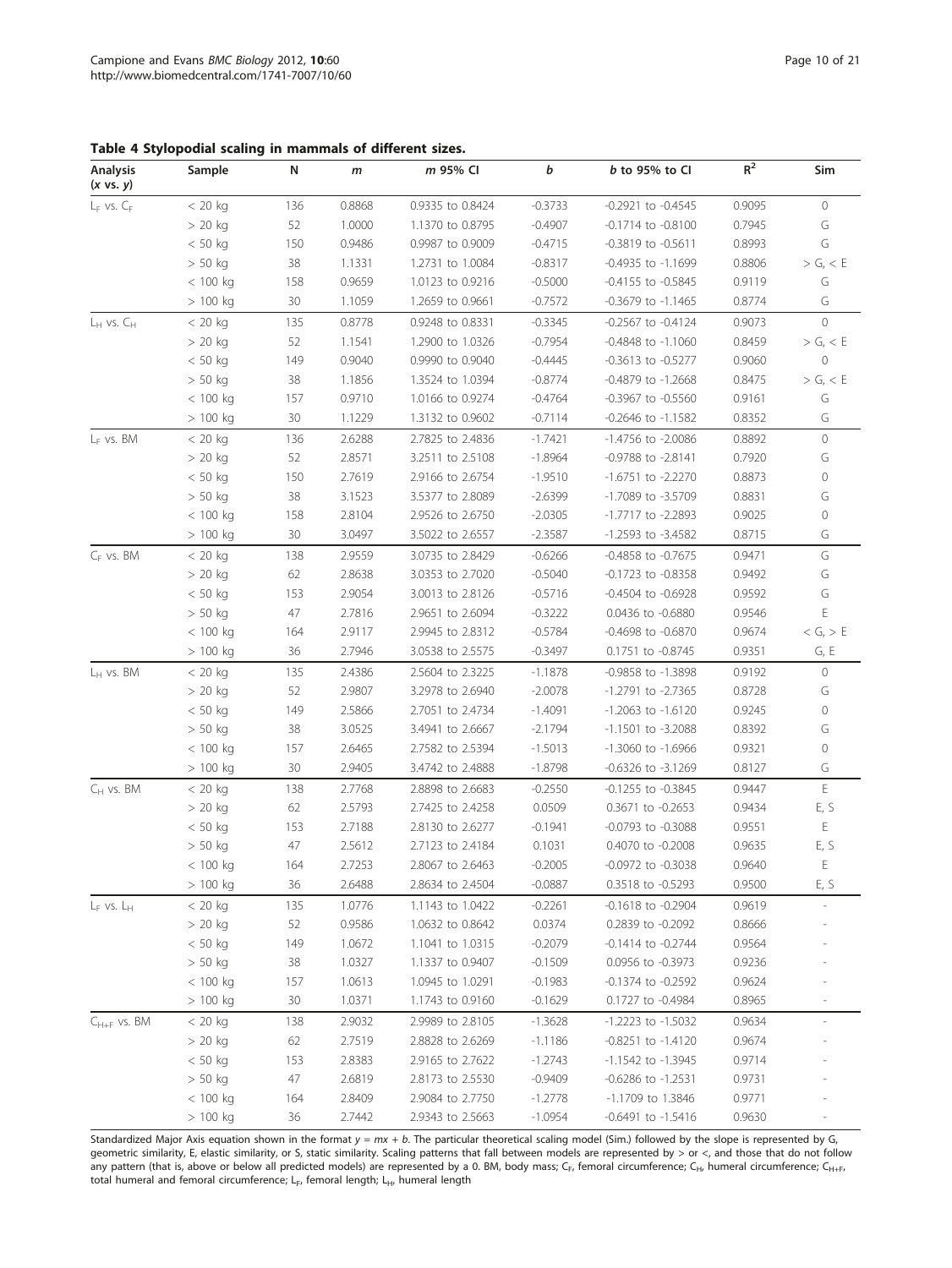<span id="page-10-0"></span>

| Table 5 Slope and intercept comparisons of stylopodial scaling patterns in different mammalian size classes. |  |  |  |
|--------------------------------------------------------------------------------------------------------------|--|--|--|
|--------------------------------------------------------------------------------------------------------------|--|--|--|

|                        |        |       | 20 kg  |         |    |                  | 50 kg            |     |    |    |                 | 100 kg |     |    |    |
|------------------------|--------|-------|--------|---------|----|------------------|------------------|-----|----|----|-----------------|--------|-----|----|----|
|                        | mCl    | mP    | bCl    | bP      | bР | mCl              | mP               | bCl | bP | bР | m <sub>Cl</sub> | mP     | bCl | bP | bΈ |
| $L_F$ vs $C_F$         |        |       |        |         |    | $\divideontimes$ | $\divideontimes$ |     |    |    |                 |        |     |    |    |
| $L_H$ vs $C_H$         | $\ast$ | $***$ | $\ast$ | $\star$ |    | $\ast$           | $***$            |     |    |    |                 |        |     |    |    |
| $L_F$ vs BM            |        |       |        |         |    |                  |                  |     |    |    |                 |        |     |    |    |
| $C_F$ vs BM            |        |       |        |         |    |                  |                  |     |    |    |                 |        |     |    |    |
| $L_{\rm H}$ vs BM      | $\ast$ | $***$ |        |         |    |                  | $\ast$           |     |    |    |                 |        |     |    |    |
| $C_{\mathsf{H}}$ vs BM |        |       |        |         |    |                  |                  |     |    |    |                 |        |     |    |    |
| $L_F$ vs $L_H$         |        |       |        | $\circ$ |    |                  |                  |     |    |    |                 |        |     |    |    |
| $C_{H+F}$ vs BM        |        |       |        |         |    |                  |                  |     |    |    |                 |        |     |    |    |

Standardized major axis equation shown in the format  $y = mx + b$ . Symbols: (°) represents differences at 90 to 95% (0.1 <P > 0.05); (\*) at 9 to 99% (0.05 <P > 0.01); and (\*\*) at greater than 95% (P < 0.01). Otherwise, P-values are > 0.1. All P-values are adjusted for multiple comparisons using FDR. All P-values are adjusted for multiple for multiple comparisons using FDR. Hyphens (-) represent duplicate comparisons. Significant differences using 95% CI are assessed on whether the intervals overlap or not; non-overlapping comparisons are indicated with an asterisk (\*). mCl, slope comparisons based on 95% confidence intervals; mP, slope comparisons based on likelihood ratio test; bCI, intercept comparisons based 95% confidence intervals; bP, intercept comparisons based on two-tailed t-test; b'P, t-test comparison of adjusted intercepts to the minimum value along the x-axis; BM, body mass; CF, femoral circumference; FDR, false discovery rate;  $L_{H}$ , humeral length; C<sub>H</sub>, humeral circumference; C<sub>H+F</sub>, total humeral and femoral circumference; L<sub>F</sub>, femoral length;mCl, slope comparisons based on 95% confidence intervals; mP, slope comparisons based on likelihood ratio test; bCl, intercept comparisons based 95% confidence intervals; bP, intercept comparisons based on two-tailed t-test; b'P, t-test comparison of adjusted intercepts to the minimum value along the x-axis; BM, body mass; C<sub>H</sub>, humeral circumference; C<sub>H+F</sub>, total humeral and femoral circumference;  $L<sub>C</sub>$ , femoral circumference;

 $L_{F}$ , femoral length;  $L_{H}$ , humeral length.

pattern whereby the length of the humerus gets shorter as body size increases, approaching a more elastic pattern. A similar pattern is present in the scaling of femoral measurements with body mass. These patterns suggest that circumference measurements tend towards allometric models suggested by McMahon [[95](#page-19-0),[96\]](#page-19-0), whereas length measurements follow a pattern that, in general, cannot be differentiated from isometry when compared to body mass.

The results presented here reveal that general scaling patterns of limb circumference in numerous different terrestrial vertebrates, though not always strictly elastic (as defined by McMahon), follow consistent allometric trajectories. Such allometric relationships indicate that, interspecifically, as animals get larger their limbs increase in robusticity at a higher rate compared to body mass. These changes in the architecture of the limb in relation to size support the dynamic similarity hypothesis proposed by Rubin and Lanyon [\[80](#page-19-0)], which predicts changes in limb structure in order to maintain safety factors [\[86](#page-19-0)]. The morphological changes in limb skeletal structure, as suggested by Rubin and Lanyon [[80\]](#page-19-0), are not the only shifts to occur with size, and likely work in concert with other shifts, such as postural and behavioral [[80](#page-19-0),[84](#page-19-0),[86,88\]](#page-19-0), to mitigate the response of safety factors to changes in body size. It is important to note in this respect that this study only examines the external dimensions of the bones, and that factors such as posture may influence aspects of cross-sectional bone shape (such as the relative proportions between anteroposterior and mediolateral diameters) and internal bone distribution that are not captured here. Nevertheless,

the highly conserved relationships between individual and total humeral and femoral circumference and body mass suggest that in terrestrial quadrupeds external circumference measurements of the stylopodia are largely independent of posture and gait, and are most strongly associated with size, allowing us to forward the hypothesis that stylopodial circumference is more closely associated with the body mass than with the type of force (that is, compression or torsion) acting on the limb. Our results therefore present regressions that are most suitable for body mass estimation of extinct terrestrial quadrupedal vertebrates, regardless of the group under consideration.

## Stylopodial scaling as a predictor of body mass

As body mass is correlated with numerous physiological and ecological properties, (for example, [\[4](#page-17-0)[,97\]](#page-19-0)), consistent and accurate estimation of body mass in extinct taxa is important when attempting to reconstruct the dynamics of paleoecosystems and the life history of extinct taxa. The use of skeletal scaling to estimate body mass is common in extinct mammals and birds (for example, [[17,41](#page-18-0),[42,45,](#page-18-0)[98](#page-19-0)]); however, it is less common in extinct non-avian archosaurs and non-mammalian synapsids ([\[48,](#page-18-0)[73,99](#page-19-0)] being notable exceptions). Scaling methods are often criticized when models are extended to more distantly related stem taxa, based on arguments such as uneven taxon sampling (ungulate bias), its applicability to animals of different gaits and limb postures, as well as its susceptibility to residual and extreme outliers [[51,](#page-18-0)[70,72,82](#page-19-0)]. Our dataset allows us to address these major criticisms with empirical data.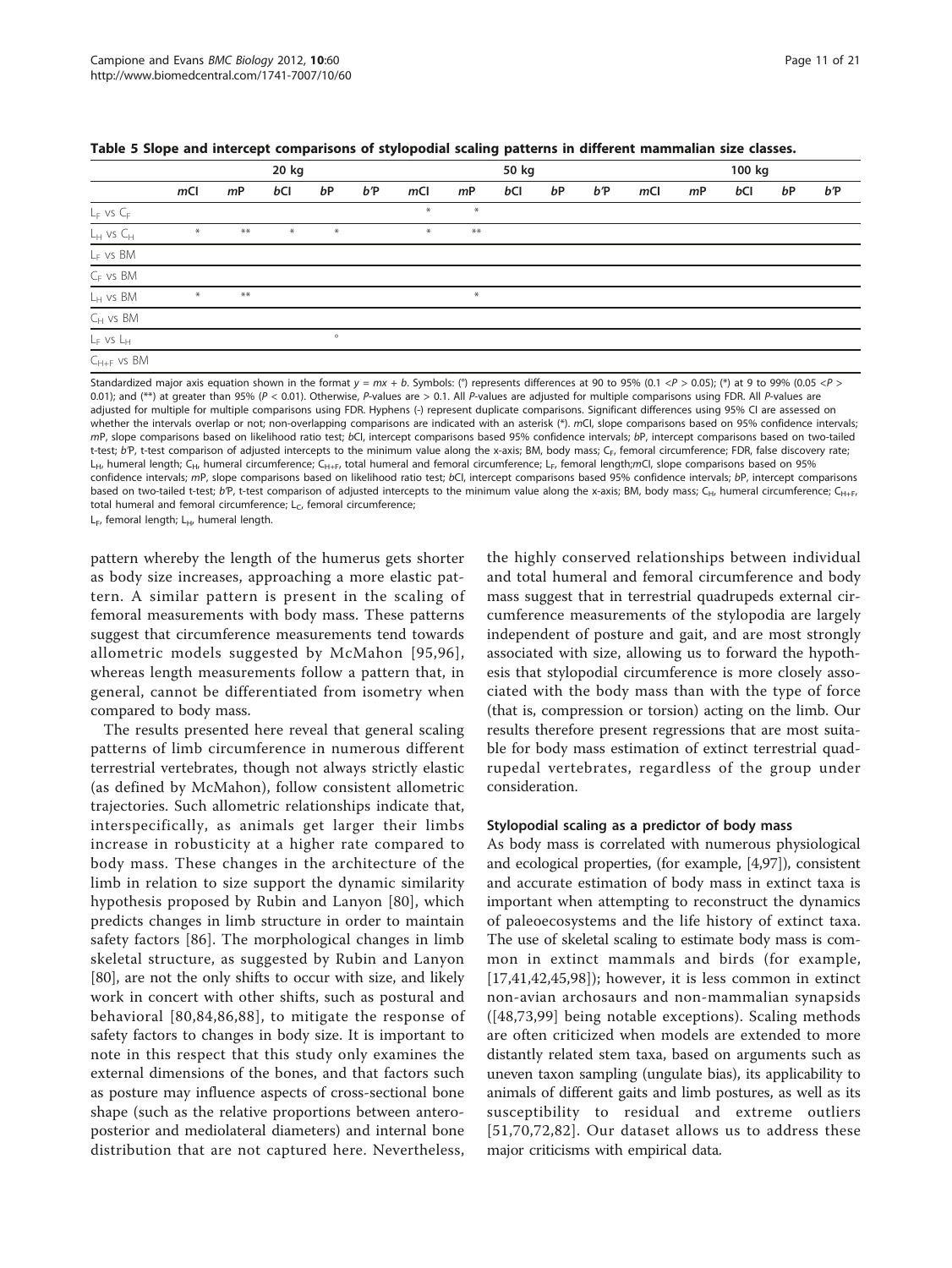#### Ungulate uniqueness and bias

Ungulates, and specifically artiodactyls or bovids, are considered to exhibit scaling patterns distinct from those seen in other mammals. In particular, their limbs are considered to follow an elastic trend [[70,77,78](#page-19-0),[93,96,100\]](#page-19-0). In addition to finding elastic trends in other mammalian clades and in reptiles, we reject previous interpretations that limb scaling in ungulates is strictly elastic. In the sample of 41 ungulates examined here (including 34 artiodactyls of which 20 are bovids), elastic similarity was recovered only in humeral circumference compared to body mass, a pattern also noted in most other clades (Table [1\)](#page-5-0). Scaling of other limb measurements in ungulates either cannot be differentiated from geometric similarity, or follows allometric patterns significantly different from either theoretical model (Table [1](#page-5-0) Sim  $= 0$ ). These patterns are robust even when assessed at more exclusive levels (artiodactyls or bovids; Additional file [4](#page-17-0), Table S3). As a result, a strict relationship between stylopodial scaling patterns and a cursorial lifestyle does not characterize ungulates to the exclusion of other mammalian clades. As such, cursorial adaptations in the limbs of ungulates may be limited to other stylopodial measurements (for example, diameter) or more distal limb bones [\[83,93](#page-19-0)].

The different patterns of limb scaling observed in ungulates compared to mammals [[70](#page-19-0),[77](#page-19-0),[78](#page-19-0)] are often used to cast doubt on the utility of the Anderson method to estimate body mass in extinct taxa. New data confirms some differences in limb scaling between ungulates and other mammalian clades, but only in comparisons of limb proportions (length to circumference) and length to body mass (Figure [1](#page-3-0); Table [2](#page-7-0)). Circumference to body mass relationships reveal very high coefficients of determination and recover no significant differences between ungulates and other groups of mammals. The combined circumference of the stylopodia revealed the strongest relationship to body mass (Figure [4A](#page-12-0)) and shows that a bias towards ungulates does not significantly alter the relationship; ungulates follow the same scaling relationships of this variable to body mass as other mammals, as well as non-avian reptiles.

#### Limb scaling patterns at different gaits and limb postures

Extant terrestrial vertebrates have a variety of gaits and limb postures [[79,80\]](#page-19-0). In vivo strain studies have also shown that in mammals, limbs of taxa of smaller body size are primarily loaded in tension, whereas compression predominates in larger taxa, resulting from postural differences with size (also related to the dynamic similarity hypothesis). Such differences are also noted in reptiles compared to mammals, in which the former hold their limbs in a sprawling fashion and hence their stylopodia are generally loaded under tension [[79\]](#page-19-0). Given these postural differences, it was hypothesized that the scaling pattern of limb robusticity with body mass should vary in response to differences in limb loading [\[84,85](#page-19-0)]. Comparisons made here between differently sized mammals, as well as between mammals and reptiles, reveal significant differences in limb proportions, as well as in the relationships between length and body mass (Figures [2](#page-4-0) and [3](#page-8-0); Tables [2](#page-7-0) and [5](#page-10-0)), and support previous studies [[78,85,94](#page-19-0)]. Surprisingly, however, the relationships between limb circumference and body mass are conserved between these different groups, and no significant differences in circumferential scaling between differently sized animals and between mammals and reptiles were observed. Furthermore, we find limited evidence for geometric similarity of limb robusticity in both small and large size class samples. Instead, circumference measurements follow a generally negative allometric pattern indicating a consistent increase in circumference relative to body size in both small and large mammals. The total stylopodial circumference (Figure [4A](#page-12-0)) provides the strongest relationship  $(R^2 = 0.9861)$  and suggests that this variable is a strong predictor of body size for both parasagittal and sprawling taxa alike, and that combined limb circumference is not strongly correlated with limb posture and gait. These results concur with other studies on non-avian reptiles [[84](#page-19-0)] and birds [\[101\]](#page-19-0) that have shown remarkable morphological similarities of limb circumference (or diameter) between taxa with highly variable limb posture.

## **Outliers**

The final criticism made towards the use of skeletal scaling methods, such as the Anderson method, to estimate body mass is related to the effect outliers have on the final predictive equation, especially at large body size where the sample size is low [[82\]](#page-19-0). In the relationship between combined humeral and femoral circumference and body mass, a residual outlier test reveals that none of the largest animals in our greatly expanded dataset are residual outliers, including the buffalo, hippopotamus, and elephant (Figure [4A](#page-12-0)). The only outliers identified here appear to be related to unique ecologies, such as suspension locomotion (Choloepus didactylus) and burrowing (Priodontes maximus, Condylura cristata, Parascalops breweri), which can generally be inferred from skeletal anatomy as a potential confounding factor to mass estimation based on their highly derived limb morphologies [[102\]](#page-19-0). Both representatives of Soricomorpha, C. cristata and P. breweri, are the farthest residual outliers, and, due to their especially apomorphic anatomy, will be removed from the body mass equation. Only one residual outlier, the turtle Trachemys scripta is difficult to explain, but its relatively high weight may be a factor of captivity or measurement error when the live weight was taken.

A recent study by Packard et al. [[82](#page-19-0)] suggested that because of its amphibious lifestyle, Hippopotamus amphibius may have a high body mass compared to its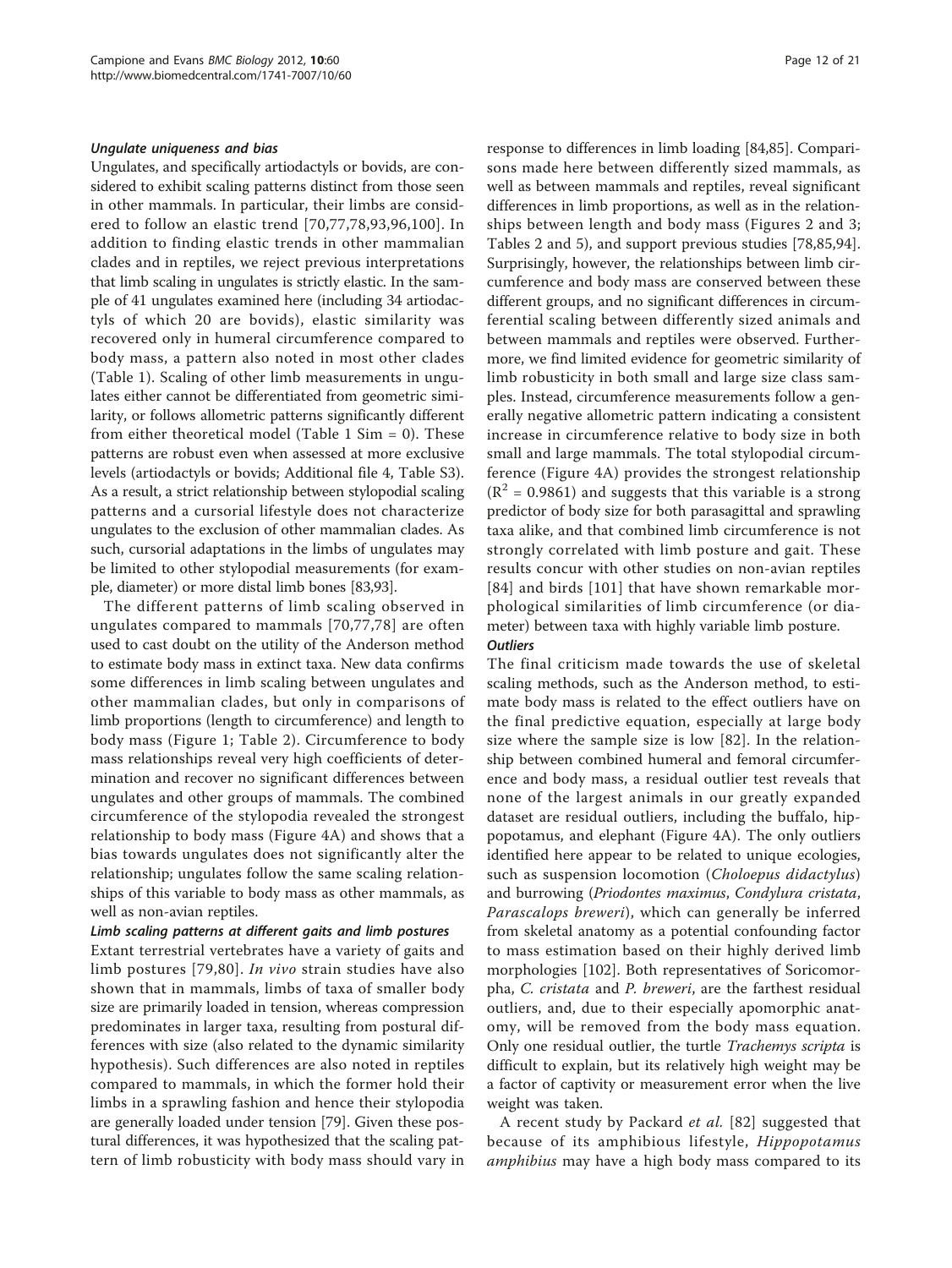<span id="page-12-0"></span>

limb circumference measurement. As a result, it may represent a residual outlier, which justifies the removal of H. amphibius from the analysis. This assertion is based on the observation that if the raw data (non-log) of Anderson et al. [[73\]](#page-19-0) is regressed using non-linear least-squares regression methods, the hippopotamus, the bison, and the elephant are all outliers. The statistical merits and flaws of logarithmically transforming data have been heavily debated (for example, [[81](#page-19-0),[82](#page-19-0),[103,104](#page-19-0)]) and will not be discussed further here. However, based on the suggestions of Packard et al. [[82](#page-19-0)], we regressed our non-log transformed expanded dataset using a nonlinear least squares regression, implemented with the 'nls' function in R, and tested for potential outliers in the residual variance. The results indicate that 40 species are outliers in the non-log residual data. In order to test for potential significant effects, we removed the 40 outliers and re-ran the log-log ordinary least squares (OLS) regression, which resulted in a slope of 2.802  $\pm$ 0.055 and is statistically indistinguishable from that obtained when using the complete dataset. This suggests that these data points do not significantly affect the final result. More importantly, examination of the mean percent prediction error (PPE) indicates that despite the need for back-transformation, the log-transformed linear

regression is a significantly better model for predicting body mass than a non-linear model (log PPE =  $25\%$  ± 3%; non-log PPE =  $43\% \pm 3\%$ ; Figure 4B; two-tailed t-test:  $t = -8.3245$ ,  $P < 0.0001$ ).

Extreme outliers, those at the upper and lower extremes of the dataset, also have the potential to significantly affect regression results. In the current dataset, there are no extreme outliers when the data is log transformed. However, as is generally the case with extant size data, there are several positive extreme outliers in the non-log dataset. Thirty-three extreme outliers are observed in the body mass and combined humeral and femoral circumference data. When these taxa are removed and the log-log analysis is re-run ( $m = 2.745 \pm 0.057$ ,  $b = -1.099 \pm 0.09$ ), the regression is virtually identical to that obtained with the total dataset. The observation that extreme positive values do not affect the log-log OLS regression is further supported by the non-significant variation in scaling coefficients between different mammalian size classes (Figure [3](#page-8-0)).

The empirical data presented here falsifies the main criticisms forwarded against skeletal-body mass regression models for predicting body mass in extinct taxa, and given the highly conserved nature of the relationship between stylopodial circumference and body mass in extant terrestrial mammals and reptiles, suggests that circumference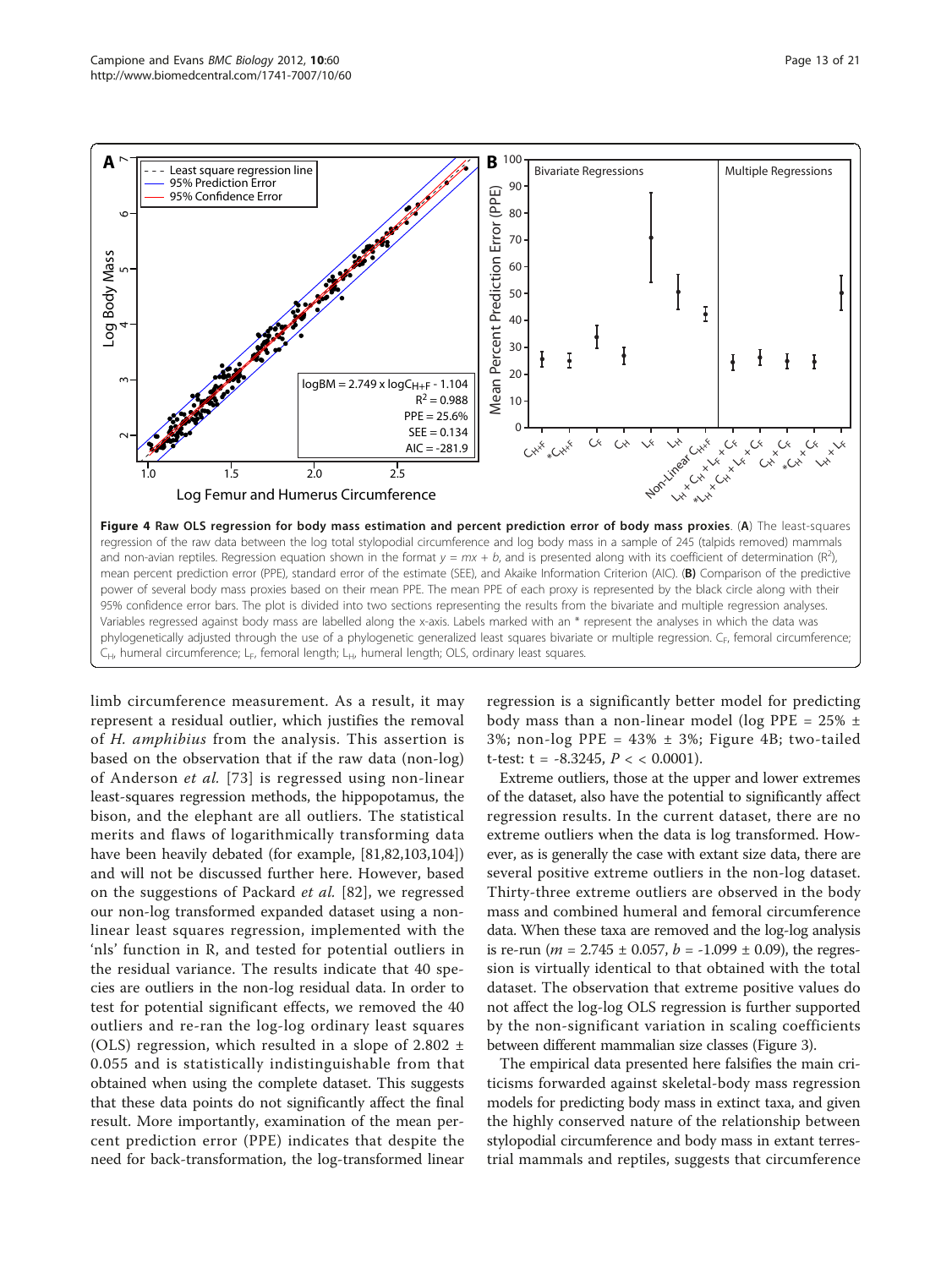measurements represent robust proxies of body mass that can be applied to extinct, phylogenetically and morphologically disparate quadrupedal terrestrial amniotes. The examination of eight terrestrial lissamphibian species (one caudatan and seven anurans [Additional file [1](#page-17-0) Dataset]; not included in the final analysis) reveals that, based on their total stylopodial circumference and body mass, they plot within the range of variation present in the mammalian and reptilian dataset (Figure [2\)](#page-4-0). Although at this time their small sample and range preclude any meaningful statistical comparisons between the limb scaling patterns of lissamphibians and other tetrapods, these preliminary results suggest that the conserved relationship between body mass and proximal limb bone circumference could be extended to encompass the majority of quadrupedal terrestrial tetrapods.

#### Implications for body mass estimation

In extinct taxa, skeletal measurement proxies of body size are often preferred to actual body mass estimates. Of the limb measurements taken here, results suggest that the regression between the total circumference of the humerus and femur to body mass exhibits the strongest relationship, with the highest  $\mathbb{R}^2$  values, and the lowest PPE, standard error of the estimate (SEE), and Akaike Information Criterion (AIC) values of all bivariate regression models (Figure [4B](#page-12-0); Additional file [5](#page-17-0), Table S4). Among commonly cited proxies of size is femur length (for example, [\[15](#page-18-0)]). However, our analyses indicate that length measurements are generally poor indicators of size, especially compared to circumference (Figure [4B\)](#page-12-0). Femur length exhibits an especially high amount of error, with a 70% mean PPE in living mammals and reptiles, compared to the 25% for the combined humeral and femoral circumference. Caution should therefore be taken when using limb length as size proxies, especially when examining taxa that encompass a wide phylogenetic bracket.

Based on our results, we propose the following scaling equation as a robust predictor of body mass in quadrupedal tetrapods:

$$
\log BM = 2.749 \cdot \log C_{H+F} - 1.104 \tag{1}
$$

where  $C_{H+F}$  is the sum of humeral and femoral circumferences needed to estimate body mass. This regression exhibits a very high coefficient of determination  $(R^2 = 0.988)$ , and a mean PPE of 25.6%. When adjusted for phylogenetic correlation/covariance between observations (that is, species) using a phylogenetic generalized least squares model, the equation is:

$$
\log BM = 2.754 \cdot \log C_{H+F} - 1.097
$$
 (2)

which has an almost identical mean PPE (25%) as equation 1 (Figure [4B](#page-12-0)).

In addition to examining bivariate estimates of body mass, we tested the predictive power of a variety of estimations based on multiple regressions by comparing their PPE, SEE, and AIC with those obtained from the bivariate regression of total circumference with body mass. Analyses including all proximal limb bone measurements also reveal low statistical values for both the raw data:

$$
log BM = 0.375 \cdot log L_H + 1.544 \cdot log C_H - 0.136 \cdot log L_F + 0.954 \cdot log C_F - 0.351
$$
 (3)

and the phylogenetically corrected data:

 $log BM = 0.212 \cdot log L_{H} + 1.347 \cdot log C_{H} - 0.533 \cdot log L_{F} + 0.749 \cdot log C_{F} - 0.76$  (4)

Equally low regression statistics were obtained for the multiple regression including only the circumference measurements, raw data:

$$
\log BM = 1.78 \cdot \log C_H + 0.939 \cdot \log C_F - 0.215
$$
 (5)

phylogenetically corrected data:

$$
\log BM = 1.54 \cdot \log C_H + 1.195 \cdot \log C_F - 0.234 \quad (6)
$$

None of the equations presented above are significantly better at predicting body mass than the combined humeral and femoral circumference (Equations 1 and 2); therefore, any of these equations are likely to provide robust estimates of body mass (Figure [4B](#page-12-0)). However, given that equations 2, 4, and 6 account for phylogenetic non-independence, they are likely to represent the statistical error in the data better than the nonphylogenetically corrected data.

Not surprisingly, the masses estimated for several commonly cited non-avian dinosaurs provided by Equation 2 are more consistent with estimates generated from Anderson et al. [\[73\]](#page-19-0) than volumetric model-based estimates for the same taxa (Table [6\)](#page-14-0). This technique is also important in that it is specimen-based, and therefore explicit and repeatable, and allows uncertainty to be expressed in the estimate. These predicted masses and prediction error ranges, when compared to previous estimates based on volumetric reconstructions [[49,51](#page-18-0),[71\]](#page-19-0), show that many reconstructed models underestimate body mass, sometimes significantly below that predicted by the mean PPE (Table [6](#page-14-0)). Given that life-reconstructions of extinct taxa are important for addressing several biological questions, including locomotion and weight distribution, our results provide the first objective framework with which to constrain these models and test whether their assumptions conform to the patterns seen in extant terrestrial tetrapods.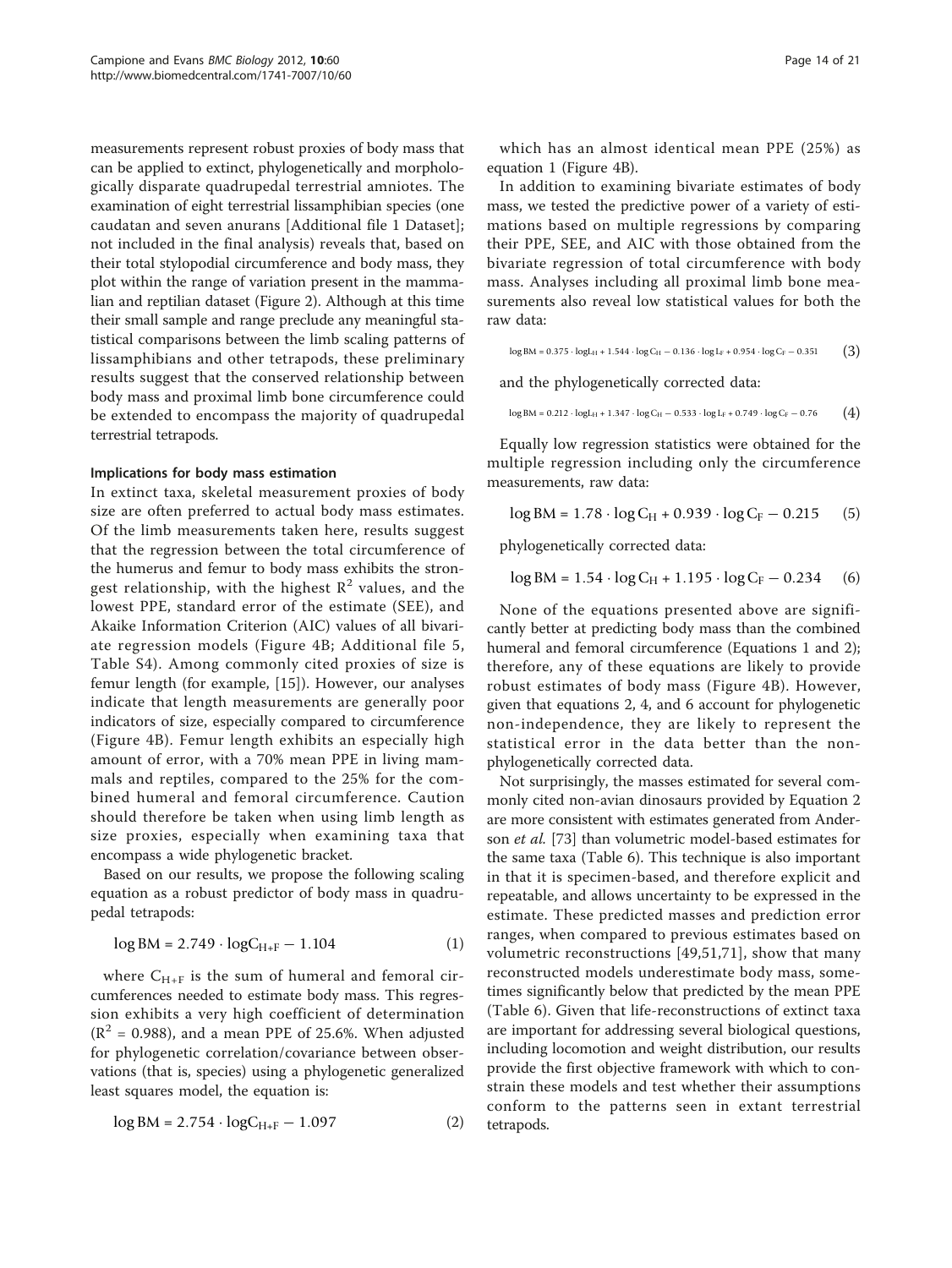<span id="page-14-0"></span>Table 6 Body mass estimates of some commonly cited non-avian quadrupedal dinosaurs.

| Taxon                        | Sp#                  | C1962 | A1985§ | P1997 | H1999                    | S2001                    | This study           |
|------------------------------|----------------------|-------|--------|-------|--------------------------|--------------------------|----------------------|
| Iguanodon bernisartensis     | <b>IRSNB R51</b>     | 4510  | 7204   | 3200  | 3790                     | 3776                     | 8680<br>6510-10850   |
| Corythosaurus<br>casuarius   | <b>ROM 845</b>       | 3820  | 3030   | 2800  | $\overline{a}$           | 3079                     | 3620<br>2720-4530    |
| Protoceratops<br>andrewsi    | MPC-D 100/504        | 177   | 68     | 164   | $\overline{a}$           | 23.7                     | 79<br>$59 - 98$      |
| Styracosaurus<br>albertensis | <b>AMNH 5372</b>     | 3690  | 3649   | 1800  | $\overline{\phantom{a}}$ | $\overline{\phantom{a}}$ | 4370<br>3280-5460    |
| Triceratops horridus         | <b>NSM PV 20379</b>  | 8480  | 5310   | 6400  | 3938                     | 4964                     | 7400<br>5550-9250    |
| Stegosaurus miosi            | SMA 0018#            | 1780  | 4131   | 2200  | 2530                     | 2611                     | 4950<br>3720-6190    |
| Diplodocus longus            | USNM 10865*          | 10560 | 9061   | 11400 | 13421                    | 19655                    | 10940<br>8200-13670  |
| Brachiosaurus brancai        | HMN SII <sub>T</sub> | 78260 | 29336  | 31500 | 25789                    | 28655                    | 35780<br>26840-44730 |

Body masses estimated in this study are based on the phylogenetically corrected total stylopodial circumference equation (Equation 2) and the error range is based on the 25% mean prediction error obtained from the equation. References: A1985, Anderson et al. [\[73](#page-19-0)]: C1962, Colbert [[46\]](#page-18-0): H1999, Henderson [\[51\]](#page-18-0); P1997, Paul [\[71\]](#page-19-0); S2001, Seebacher [\[49\]](#page-18-0). Museum abbreviations in dataset file [See Additional File [1](#page-17-0) Dataset]. \* - limb measurements based off of a cast mounted at the Senckenberg Museum, Frankfurt, Germany; † - measurements taken from Anderson et al. [\[73\]](#page-19-0); ‡ - measurements from Redelstorff and Sander [\[145\]](#page-20-0); § - all estimates presented under A1985 are based on the equations presented in that study, but based on the limb measurements presented in dataset S1, the only exceptions are B. brancai, which is based on data from A1985; ∫ - estimate from Henderson [\[63\]](#page-19-0).

#### Conclusions

Body size is an important biological descriptor, and as a result, is critical to understanding the paleobiology of extinct organisms and ecosystems. This study presents an extensive dataset of extant quadrupedal terrestrial amniotes, which allows testing of the main criticisms that have been put forth against the use of scaling relationships to estimate body mass in extinct taxa. Our results demonstrate a highly conserved relationship between body mass and stylopodial circumference with minimal variation between clades and groups of different gait and size, compared over a large phylogenetic scope. This general relationship allows the estimation of body mass in extinct quadrupedal groups, and is particularly important for a wide range of paleobiological studies, including growth rates [[31](#page-18-0)], metabolism[\[36](#page-18-0)], and energetics [[105](#page-19-0)], as well as for quantifying body size changes across major evolutionary transitions that are accompanied by major changes in gait, including shifts in the early evolutionary history of archosaurs [[106\]](#page-19-0), and in the evolution of mammals from reptile-like basal synapsids [\[107,108\]](#page-19-0).

## Methods

#### Database construction

In order to test the hypotheses outlined in the introduction, we amassed an extensive dataset of limb bone measurements of 200 mammal and 47 non-avian reptile species from individuals that were weighed on a scale either prior to death or skeletonization; no extant body masses were estimated. For the most part, the dataset was built with newly measured specimens; however, it was augmented with published measurements from

Christiansen and Harris [[109](#page-19-0)] and Anderson et al. [\[73](#page-19-0)] [See Additional file [1](#page-17-0), Dataset]. Measurements were taken from stylopodial elements, including maximum lengths and minimum circumference. Length measurements less than 150 mm were taken with digital callipers, longer dial callipers were used for measurements between 150 to 300 mm, and fiberglass measuring tape for those greater than 300 mm. Following the Anderson method, we use minimum circumference (thinnest region along the diaphysis) as a proxy for limb robusticity. In addition to reproducing the analysis presented by Anderson et al. [\[73\]](#page-19-0), minimum circumference should provide a proxy of the minimum cross-sectional area of the bone and therefore be related to the overall compressive strength of the limb. Cross-sectional area was not used due to the cost of collecting this data. Moreover, circumference can be more easily measured on both extant and fossil samples, providing a larger extant dataset and a more inclusive framework for future predictive studies. Circumference measurements were taken with thin paper measuring tapes of different widths, depending on the size of the specimen being measured. All measurements were taken from both sides of the specimen, where possible, and averaged. Specimens measured are of adult body size. For most of the mammalian sample, the ontogenetic status of the specimen was determined based on the level of epiphyseal fusion. For the non-avian reptile sample, as well as some of the largest mammals, maturity was established by verifying that the body mass of the measured specimen is similar to published reports of average body masses for that species (for example, [[84](#page-19-0),[110](#page-19-0)-[112](#page-19-0)]). In general, only a single specimen of each species could be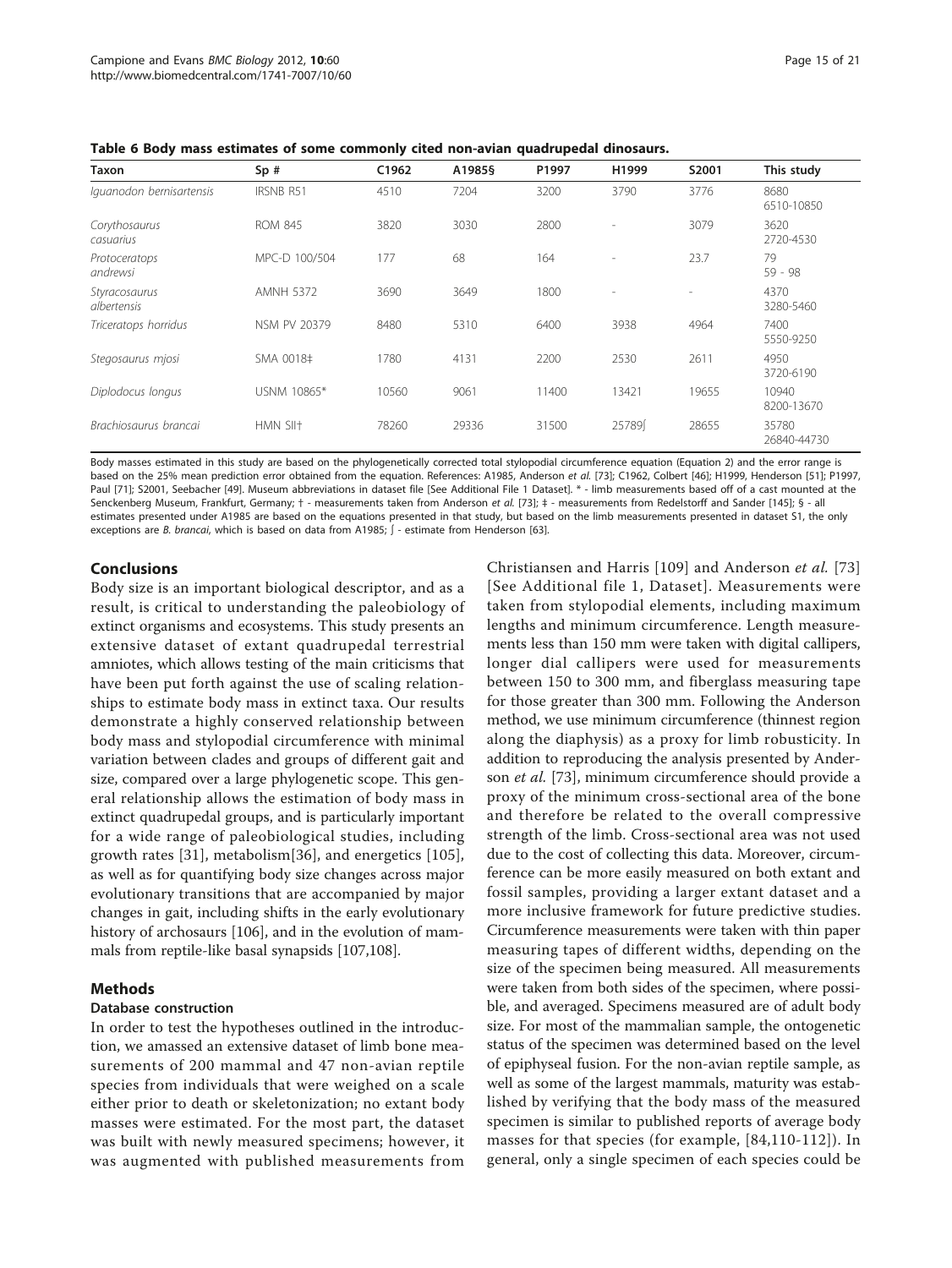obtained; however, in instances where more than one adult individual was available, the largest individual was used in this study. In these cases, none of the exemplars used seem unusually large compared to the reported adult body mass in that species. Finally, this study compares taxa with different growth strategies (mammals have determinate growth whereas growth in reptiles is generally considered indeterminate, but asymptotic [[113](#page-20-0)]) that may result in differences in size structuring within and between populations of taxa with these different strategies. If, and/or how, these differences affect limb to body mass scaling analyses is unknown at this time. However, the masses of the reptiles used here fall within the range of what is considered typical for an adult of each species, and, given our large sample and the nature of our results (see below), we expect that these effects will be minimal, yet may warrant future consideration.

## Taxon sampling

Taxa were chosen based on three criteria: 1) The dataset must include a large range in body mass, so that sizerelated postural differences can be assessed [[83,](#page-19-0)[114\]](#page-20-0). We significantly expand upon the dataset of Anderson *et al.* [[73](#page-19-0)], especially for large bodied mammalians species, to better represent the range of variation in limb proportions at large sizes and address the contention that certain large taxa are residual outliers [\[82](#page-19-0)]. Due to the limitations of measuring limb bone circumference, taxa below 50 g were not included in this study. 2) The sample must encompass a wide phylogenetic scope, so that most major mammalian and reptilian clades are sampled. 3) The sample must include taxa from a broad spectrum of lifestyles. Our study focuses on terrestrial taxa; however, we have also included mammalian or reptilian taxa with specialized lifestyles that have the potential to affect limb proportions and their relationship with body size. These include saltators (Macropodidae), brachiators (Hylobates lar, and Pongo pygmaeus), burrowers (for example, Talpidae), and amphibious taxa (Hippopotamidae and Crocodylia). The former three categories are associated with salient morphological features that allow these lifestyles to be recognized in the fossil record; however, the amphibious nature of several extinct taxa remains uncertain, and may affect how limb measurements scale with body mass due to the effects of buoyancy.

Avian taxa were not included in the current study because they are bipedal. The forces exerted by body mass in a biped are transmitted through two limbs compared to four in a quadruped, and therefore direct comparisons of limb to body mass scaling between birds and quadrupedal tetrapods are difficult to interpret. A small sample of lissamphibians (one caudatan and seven anurans) for which live body mass is known was examined in this study. Unfortunately, the current sample size does not provide enough power to make meaningful slope and intercept comparisons, and lissamphibians are not included in the main comparisons presented in the results section.

## Statistical analyses

The distribution of the variables used in this study are all positively skewed and, therefore, highly different from a normal distribution; as such all variables were logarithmically transformed (at base 10) to approximate a log-normal distribution. In addition to normality, log transforming reduces the level of heteroscedasticity in the data set, minimizes the effect of extreme outliers, and allows for the visualization of data in a linear fashion, which simplifies the visual comparisons of slopes [[81](#page-19-0)[,115\]](#page-20-0). The benefits and complications regarding the application of log transformation in predictive scaling relationships were recently debated by Packard et al. [[82](#page-19-0)] and Cawley and Janacek [\[104](#page-19-0)]. We agree with the latter study, which demonstrated that log-transformed data is preferred for this type of analysis as it assigns an equal weight to all data points in a regression, rather than upper extreme values and, furthermore, residuals are not significantly related to size [[104](#page-19-0)].

## Interspecific limb scaling

All measurements were incorporated into a variety of bivariate plots and analyzed using the SMA line-fitting method (also known as Reduced Major Axis) [[116\]](#page-20-0). The analyses compare a variety of measurements, including: 1) limb proportions, such as femur length to humerus length and humerus/femur length to circumference; and 2) limb measurements to body mass, such as humerus/ femur length versus body mass and humerus/femur circumference versus body mass. All SMA analyses were conducted using the open-source software R [\[117\]](#page-20-0) and the package 'smatr' [[116,118](#page-20-0)].

To address the criticisms raised against the Anderson method, subgroups within the data were compared. These include comparisons between mammalian clades for which a sample size greater than ten could be obtained, such as Ungulata, Carnivora, Marsupialia, Euarchonta, and Glires. In addition, comparisons were made between different size classes. Size class comparisons were based on three body mass thresholds: 20 kg, which was previously used by Economos [[94](#page-19-0)] to show differential scaling in mammals, and it is also thought to represent the lower size limit for migratory mammals and hence may affect limb scaling patterns [[4](#page-17-0)]; 50 kg, a threshold at which mammalian limb scaling has been previously noted to vary [[93](#page-19-0)]; and 100 kg, previously used by Bertram and Biewener [[78\]](#page-19-0), and which allows better representation of the large-bodied portion of the dataset.

Fitted lines of different subsamples were compared based on the 95% confidence intervals of the slope and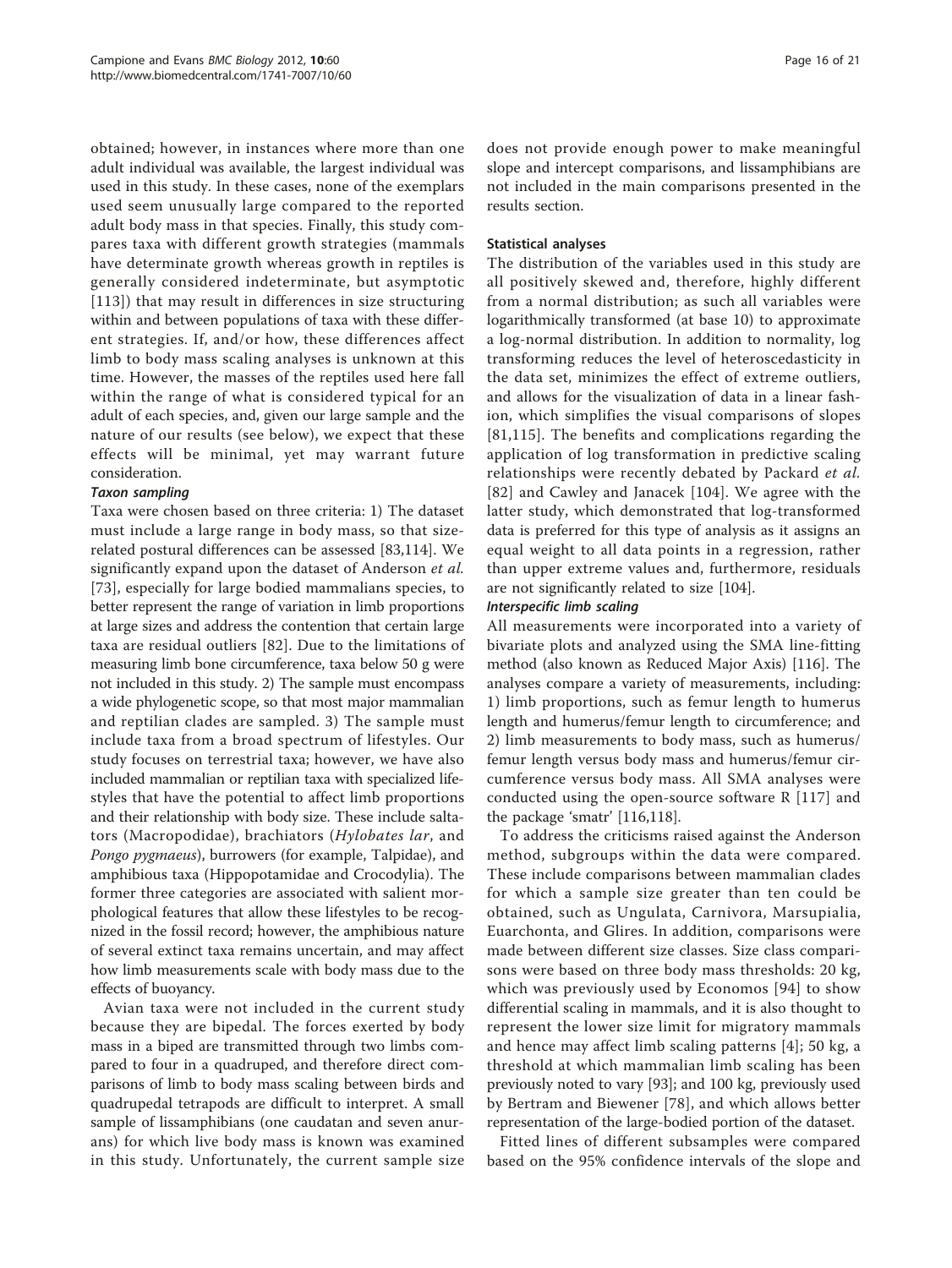intercept, and differences were considered to be significant when intervals did not overlap. However, given that statistical significance can still be obtained even though confidence intervals overlap [[81\]](#page-19-0), we conducted a series of pairwise comparisons of the slopes and intercepts using a likelihood ratio test and a t-test, respectively. These tests have the added benefit that they can be corrected for errors associated with multiple comparisons using the FDR, an approach that, as far as we are aware, cannot be applied to confidence intervals [[119,120\]](#page-20-0). The likelihood ratio test was implemented with the 'smatr' package [[116,118\]](#page-20-0). Conventional methods for comparing intercepts (for example, ANCOVA, Wald statistic, and traditional t-tests) alter the original intercepts by forcing a common slope to each group being analyzed [[115](#page-20-0),[116\]](#page-20-0). Although this may make statistical sense [[116](#page-20-0)], it involves permuting the best fit-line away from the original biological data. As a result, here we compare intercepts using a two-tailed t-test based on equation 18.25 of Zar [[115](#page-20-0)]:

# $t = (b_1 - b_2)/SE_{SMA}$

where  $b_1$  and  $b_2$  represent the pair of intercepts being compared, and  $SE<sub>SMA</sub>$  is the standard error of the difference in SMA intercepts, calculated as per equation 18.26 of Zar [\[115](#page-20-0)]. Comparing intercepts using this method has the added benefit of allowing comparisons of y-values along the true SMA lines at x-values other than 0. This is advisable when comparing biological scaling lines because first, the intercept at  $x = 0$  is an extrapolation of the line beyond the range of the data [[115\]](#page-20-0), but perhaps more importantly given the type of data used here, a value of  $x = 0$  is biologically meaningless. As a result, in addition to presenting the results of the t-test at the true intercept, we compare y-values at the minimum value of the total dataset along the x-axis using the same t-test method. The results of the two intercept comparison methods described above are presented, and all P-values are corrected using the FDR [\[119,120\]](#page-20-0), implemented with the 'p.adjust' function in R. In total, 14 pairwise comparisons are made for each analysis.

In addition to comparing limb scaling patterns between different groups, scaling coefficients were used to test theoretical scaling models, such as geometric (GS), elastic (ES), and static (SS) similarity [\[95,96\]](#page-19-0). The models predict that under GS: circumference « length; mass « length<sup>3</sup>; mass « circumference<sup>3</sup>, under ES: circumference « length $^{1.5}$ ; mass ∝ length $^4$ ; mass ∝ circumference $^{2/3}$ , and finally under SS: circumference ∝ length<sup>2</sup>; mass ∝ length<sup>5</sup>; mass « circumference<sup>2.5</sup>. These models were tested against the empirical slopes obtained in this study using the method described by Warton et al. [[116](#page-20-0)].

## Phylogenetic independent contrasts

In addition to plotting the raw data, as was done by Anderson et al. [\[73\]](#page-19-0), we calculated the phylogenetic independent contrasts (PIC) for the entire dataset in order to correct for non-independence of the raw data as a result of common ancestry [[121](#page-20-0)]. We compared the scaling coefficients from the raw and phylogenetically corrected data to test if nonindependence significantly alters the scaling patterns obtained from the raw data. The phylogenetic tree [See Additional file [6](#page-17-0), Figure S1] was constructed in Mesquite [[122\]](#page-20-0), based on recent phylogenetic analyses obtained for extant Mammalia [[123](#page-20-0)], and non-avian reptiles [[124](#page-20-0)-[130](#page-20-0)]. Branch lengths are measured in millions of years. For the mammalian portion of the phylogeny we used the branch lengths of Bininda-Emonds et al. [\[123\]](#page-20-0). Branch lengths in the reptile portion of the tree were largely calculated using molecular estimates of divergence times [\[131](#page-20-0)-[138](#page-20-0)]. However, species-level divergence times of some taxa, such as turtles, are poorly constrained, and as a result, we estimated the branch lengths based on the oldest known fossil occurrence for the species or genus obtained from the Paleobiology Database<http://paleodb.org/>.

Both theoretical and empirical studies of PIC state that in order for contrasts to receive equal weighting and thereby conform to the assumptions stipulated by parametric analyses and statistics, branch lengths must be adjusted so that contrasts are standardized, and therefore have a non-significant relationship with their standard deviation [[139\]](#page-20-0). The criterion was not met by the raw branch lengths, but was obtained by transforming the branch lengths by their natural log. Branch lengths were assigned and transformed in Mesquite and the tree file was imported into R, where contrasts were calculated using the 'APE' package [\[140](#page-20-0)]. A best fit line was calculated for the contrasts using a SMA in the package 'smatr' [[116\]](#page-20-0), which allows for the line to pass through the origin, as stipulated by Garland et al. [\[139](#page-20-0)]. The PIC slopes for the entire dataset and subsets (as described above) were compared to slopes obtained from the raw data using the 95% confidence intervals.

#### Body mass estimation

In order to provide the best estimation parameter for body mass, a Model I (OLS) regression analysis is preferred. It is the most appropriate model for estimating a value of y based on x, as it accounts for the complete error of the y variable that can be explained by the x variable [\[81](#page-19-0)[,141](#page-20-0)]. The analysis was performed on the entire dataset  $(N =$ 247) between body mass and a variety of limb measurements in order to test for the best predictor. The 'goodness of fit' of a predictor was examined based on the commonly used coefficient of determination  $(R^2)$ ; however, this value is considered a poor representation of the strength of a regression, due largely to its strong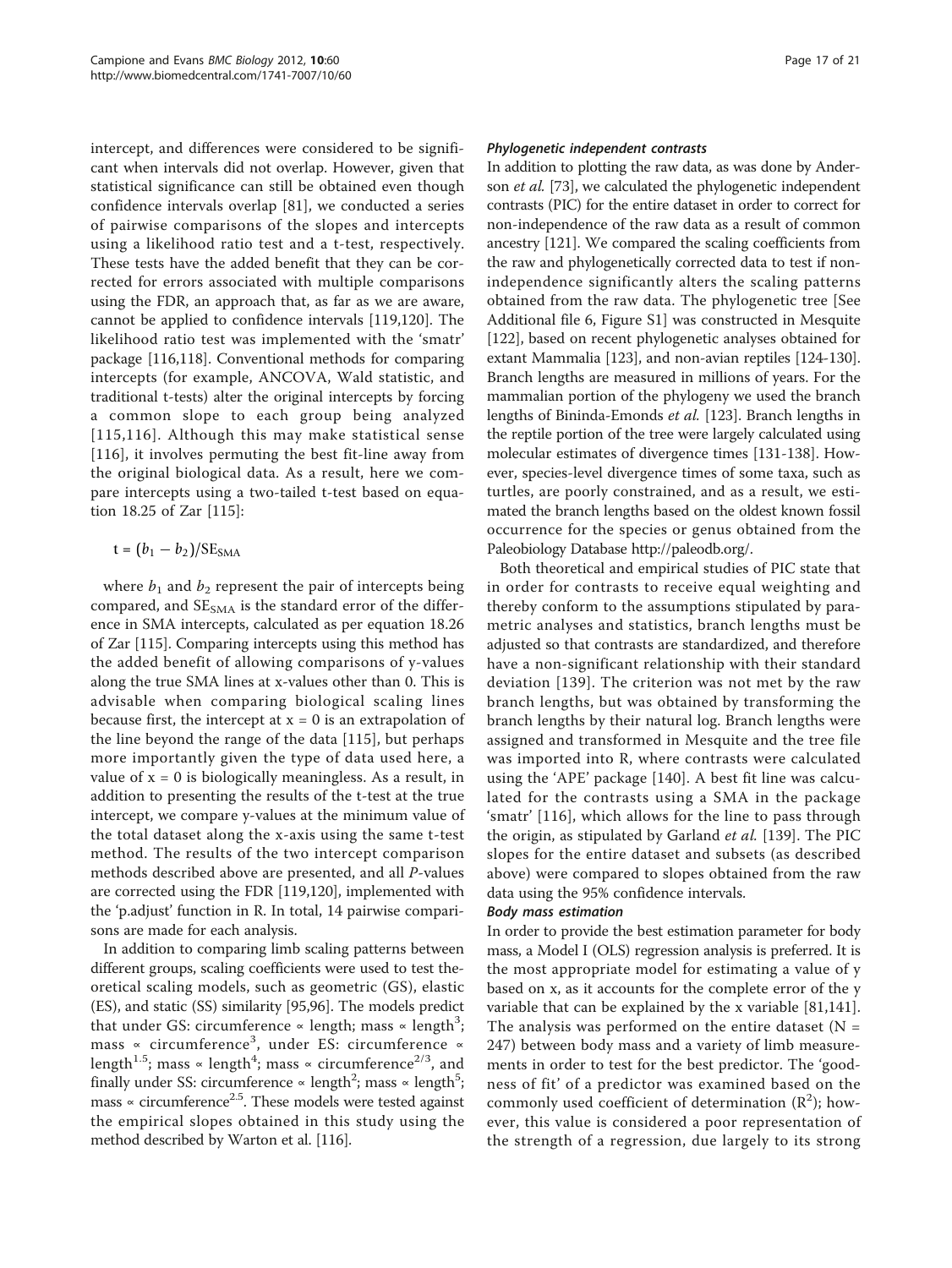<span id="page-17-0"></span>association with sample size [[103\]](#page-19-0). Therefore, given the large dataset presented here, we provide three additional metrics, including the SEE, the PPE, and the AIC. The mean PPE is perhaps the best metric of regression strength for these types of analyses as it deals with the predictive strength of the relationship in relation to the nonlogged data. In addition, the PPE has the added benefit of allowing for calculation of confidence intervals around the mean PPE, and therefore facilitates comparison between the mean PPE of different models.

In addition to the OLS bivariate regression outlined above, we included all limb measurements into a suite of multiple regression analyses and, given that this technique is highly recommended [[43,47,](#page-18-0)[142\]](#page-20-0), tested if they are significantly better predictors of body mass than bivariate regressions. The predictive accuracy of each analysis was compared using SEE, PPE, and AIC. Finally, because none of the bivariate or multiple regressions account for correlation and covariance of morphology between taxa as a result of phylogenetic history, we re-analyzed the data using a phylogenetic generalized least squares approach [[143](#page-20-0)], a method recently applied to estimate body mass in extinct bovids [[144](#page-20-0)]. Application of this method is based on the same phylogenetic tree, branch lengths [See Additional file 6, Figure S1], and a Brownian motion model of evolution. This approach was implemented using the 'APE' and 'nlme' packages in R.

# Additional material

[Additional file 1: L](http://www.biomedcentral.com/content/supplementary/1741-7007-10-60-S1.XLS)imb measurement and body mass data. Table of measurements of all the extant taxa used in the present study, as well as the limb measurements of the non-avian dinosaurian taxa shown in Table [6.](#page-14-0)

[Additional file 2: T](http://www.biomedcentral.com/content/supplementary/1741-7007-10-60-S2.DOC)able S1. Raw and PIC stylopodial scaling in a subset of the mammalian dataset and non-avian reptiles. Mammalian subset corresponds to all taxa < 168 kg in order to better approximate body mass range in the sample of non-avian reptiles. Standardized Major Axis equation shown in the format  $y = mx + b$  ( $b = 0$  in PIC). The particular theoretical scaling model (Sim.) followed by the slope is represented by G, geometric similarity, E, elastic similarity, or S, static similarity. Scaling patterns that fall between models are represented by  $>$  or  $<$ , and those that do not follow any pattern (that is, above or below all predicted models) are represented by a 0.

[Additional file 3: T](http://www.biomedcentral.com/content/supplementary/1741-7007-10-60-S3.DOC)able S2. Phylogenetically corrected stylopodial scaling in mammals and non-avian reptiles. Scaling equation shown in the format  $y = mx$ . The particular theoretical scaling model (Sim.) followed by the slope is represented by G, geometric similarity, E, elastic similarity, or S, static similarity. Scaling patterns that fall between models are represented by  $>$  or  $<$ , and those that do not follow any pattern (that is, above or below all predicted models) are represented by a 0.

[Additional file 4: T](http://www.biomedcentral.com/content/supplementary/1741-7007-10-60-S4.DOC)able S3. Raw and PIC stylopodial scaling in Artiodactyla and Bovidae. Standardized Major Axis equation shown in the format  $y = mx + b$  ( $b = 0$  in PIC). The particular theoretical scaling model (Sim.) followed by the slope is represented by G, geometric similarity, E, elastic similarity, or S, static similarity. Scaling patterns that fall between models are represented by  $>$  or  $<$ , and those that do not follow any pattern (that is, above or below all predicted models) are represented by a 0.

[Additional file 5: T](http://www.biomedcentral.com/content/supplementary/1741-7007-10-60-S5.DOC)able S4. Predictive power of various body mass estimation equations. Bivariate and multiple regression statistics for various body mass proxies discussed here (that is, circumference and length of the humerus and femur). Statistics include the Percent Prediction Error (PPE), along with its upper and lower 95% PPE Confidence Intervals (PPE CI), the Standard Error of the Estimate (SEE), the Coefficient of Determination  $(R^2)$ , and the Akaike Information Criterion Score (AIC).

[Additional file 6: F](http://www.biomedcentral.com/content/supplementary/1741-7007-10-60-S6.PDF)igure S1. Phylogenetic tree of mammalian and reptilian taxa included in this study. Topology is based on multiple published analyses mentioned in the text. Numbers indicate the branch lengths used in this study, measured in millions of years. Terminal branch lengths are most often given next to the species name.

#### Abbreviations

AIC: Akaike Information Criterion; ES: elastic similarity; FDR: false discovery rate; GS: geometric similarity; OLS: ordinary least squares; PIC: phylogenetic independent contrasts; PPE: percent prediction error; SEE: standard error of the estimate; SMA: standardized major axis; SS: static similarity.

#### Acknowledgements

We are greatly indebted to the efforts of K. Seymour and S. Woodward, collection managers in the departments of Paleobiology and Mammalogy, respectively, at the Royal Ontario Museum, for their efforts in building, organizing, and providing access to a very useful and important collection. We thank M. Andersen for access to the mammalogy collections at the Zoologisk Museum in Copenhagen. Special thanks to R. Benson, D. Brooks, M. Carrano, P. Christiansen, T. Dececchi, G. De Iuliis, J. Head, D. Henderson, G. Hurlburt, H. Larsson, S. Maidment, R. Reisz, and K. Seymour for discussions on limb scaling and body mass estimation methods. Thanks also to D. Warton for his useful insights on line-fitting techniques. We also thank K. Brink, C. Brown, D. Larson, C. VanBuren, and M. Vavrek for proofreading various versions of the manuscript. Finally, we appreciate the comments made by M. Carrano, M. Laurin, and an anonymous reviewer, which greatly improved the quality of this study. Funding for this project was provided by a National Sciences and Engineering Research Council Post-Graduate Scholarship and a Queen Elizabeth II Graduate Scholarship in Science and Technology (to NEC), as well as a National Sciences and Engineering Research Council Discovery Grant (to DCE). The funding bodies had no role in the study design, collection of data, analyses, or the decision to publish.

#### Author details

<sup>1</sup>Department of Ecology and Evolutionary Biology, University of Toronto, 25 Willcocks Street, Toronto, Ontario, Canada M5S 3B2. <sup>2</sup>Department of Palaeobiology, Royal Ontario Museum, 100 Queen's Park, Toronto, Ontario, Canada M5S 2C6.

#### Authors' contributions

NEC and DCE conceived and designed the study, collected the data, and drafted the manuscript. NEC carried out all the data analyses.

#### Competing interests

The authors declare that they have no competing interests.

Received: 15 April 2012 Accepted: 10 July 2012 Published: 10 July 2012

#### References

- 1. Hemmingsen AM: Energy metabolism as related to body size and respiratory surfaces, and its evolution. Steno Memorial Hospital and Nordinsk Insulin Laboratosium 1960, 9:6-110.
- 2. Kleiber M: [Body size and metabolic rate.](http://www.ncbi.nlm.nih.gov/pubmed/20267758?dopt=Abstract) Physiol Rev 1947, 27(4):511-541.
- 3. Gillooly JF, Brown JH, West GB, Savage VM, Charnov EL: [Effects of size and](http://www.ncbi.nlm.nih.gov/pubmed/11567137?dopt=Abstract) [temperature on metabolic rate.](http://www.ncbi.nlm.nih.gov/pubmed/11567137?dopt=Abstract) Science 2001, 293:2248-2251.
- 4. Peters RH: The Ecological Implications of Body Size New York: Cambridge University Press; 1983.
- 5. Gillooly JF, Charnov EL, West GB, Savage VM, Brown JH: [Effects of size and](http://www.ncbi.nlm.nih.gov/pubmed/11986667?dopt=Abstract) [temperature on developmental time.](http://www.ncbi.nlm.nih.gov/pubmed/11986667?dopt=Abstract) Nature 2002, 417:70-73.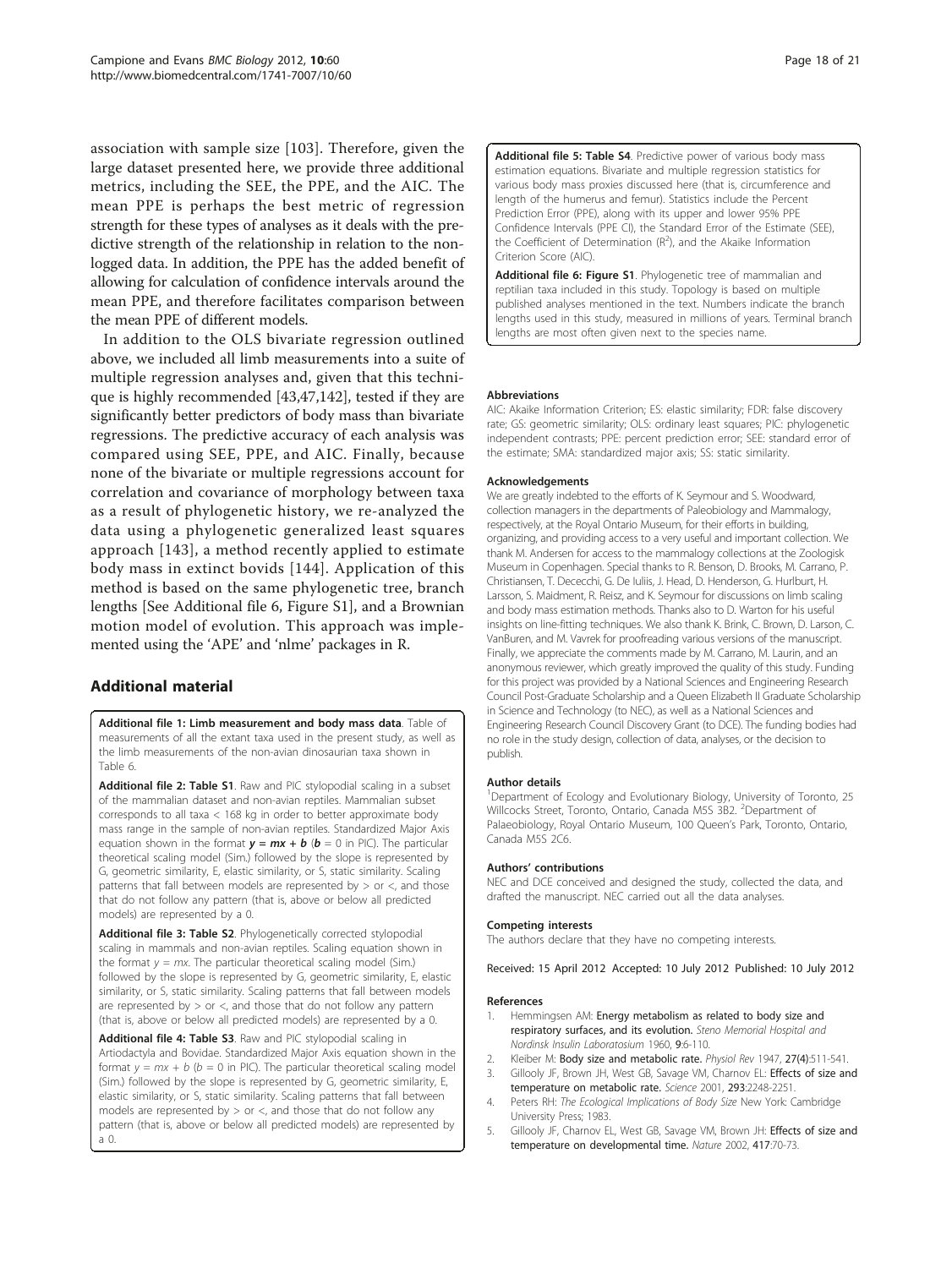- <span id="page-18-0"></span>6. Brown JH, Marquet PA, Taper ML: [Evolution of body size: consequences](http://www.ncbi.nlm.nih.gov/pubmed/19425961?dopt=Abstract) [of an energetic definition of fitness.](http://www.ncbi.nlm.nih.gov/pubmed/19425961?dopt=Abstract) Am Nat 1993, 142:573-584.
- 7. McClain CR, Boyer AG: Biodiversity and body size are linked across metazoans. Proc R Soc Lond B Biol Sci 2009, 276:2209-2215.
- 8. Calder WAI: Size, Function, and Life History Cambridge, MA: Harvard University Press; 1984.
- 9. Damuth J: Population density and body size in mammals. Nature 1981, 290:699-700.
- 10. Burness GP, Diamond J, Flannery T: Dinosaurs, dragons, and dwarfs: the evolution of maximal body size. Proc Natl Acad Science USA 2001. 98:14518-14523.
- 11. Gaston KJ, Blackburn TM: Range size-body size relationships: evidence of scale dependence. Oikos 1996, 1996:479-485.
- 12. Capellini I, Gosling LM: Habitat primary production and the evolution of body size within the hartebeest clade. Biol J Linnean Soc 2007, 92:431-440.
- 13. Butler RJ, Goswami A: [Body size evolution in Mesozoic birds: little](http://www.ncbi.nlm.nih.gov/pubmed/18691237?dopt=Abstract) [evidence for Cope](http://www.ncbi.nlm.nih.gov/pubmed/18691237?dopt=Abstract)'s rule. J Evol Biol 2008, 21:1673-1682.
- 14. Carrano MT: The evolution of sauropod locomotion: morphological diversity of a secondarily quadrupedal radiation. In The Sauropods: Evolution and Paleobiology. Edited by: Rogers KC, Wilson JA. Berkeley, CA: University of California Press; 2005:229-251.
- 15. Carrano MT: Body-size evolution in the Dinosauria. In Amniote Paleobiology: Perspectives on the Evolution of Mammals, Birds, and Reptiles. Edited by: Carrano MT, Blob RW, Gaudin TJ, Wible JR. Chicago, IL: University of Chicago Press; 2006:225-268.
- 16. Hone DWE, Keesey TM, Pisani D, Purvis A: [Macroevolutionary trends in the](http://www.ncbi.nlm.nih.gov/pubmed/15842488?dopt=Abstract) [Dinosauria: Cope](http://www.ncbi.nlm.nih.gov/pubmed/15842488?dopt=Abstract)'s rule. J Evol Biol 2005, 18:587-595.
- 17. Hone DWE, Dyke GJ, Haden M, Benton MJ: [Body size evolution in](http://www.ncbi.nlm.nih.gov/pubmed/18194232?dopt=Abstract) [Mesozoic birds.](http://www.ncbi.nlm.nih.gov/pubmed/18194232?dopt=Abstract) J Evol Biol 2008, 21:618-624.
- 18. Therrien F, Henderson DM: My theropod is bigger than yours...or not: estimating body size from skull length in theropods. J Vertebrate Paleontol 2007, 27:108-115.
- 19. Turner AH, Pol D, Clarke JA, Erickson GM, Norell MA: [A basal](http://www.ncbi.nlm.nih.gov/pubmed/17823350?dopt=Abstract) [dromaeosaurid and size evolution preceding avian flight.](http://www.ncbi.nlm.nih.gov/pubmed/17823350?dopt=Abstract) Science 2007, 317:1378-1381.
- 20. Laurin M: [The evolution of body size, Cope](http://www.ncbi.nlm.nih.gov/pubmed/15371249?dopt=Abstract)'s rule and the origin of [amniotes.](http://www.ncbi.nlm.nih.gov/pubmed/15371249?dopt=Abstract) Syst Biol 2004, 53:594-622.
- 21. Finarelli JA, Flynn JJ: [Ancestral state reconstruction of body size in the](http://www.ncbi.nlm.nih.gov/pubmed/16611601?dopt=Abstract) [Caniformia \(Carnivora, Mammalia\): the effects of incorporating data](http://www.ncbi.nlm.nih.gov/pubmed/16611601?dopt=Abstract) [from the fossil record.](http://www.ncbi.nlm.nih.gov/pubmed/16611601?dopt=Abstract) Syst Biol 2006, 55:301-313.
- 22. Finarelli JA: Hierarchy and the reconstruction of evolutionary trends: evidence for constraints on the evolution of body size in terrestrial caniform carnivorans (Mammalia). Paleobiology 2008, 34:553-563.
- 23. Hopson JA: Relative brain size and behavior in archosaurian reptiles. Annu Rev Ecol Systematics 1977, 8:429-448.
- 24. Hopson JA: Paleoneurology. In Biology of the Replilia, Neurology A. Volume 9. Edited by: Gans C, Northcutt RG, Ulinski P. New York: Academic Press; 1979:39-146.
- 25. Jerison HJ: Brain evolution and dinosaur brains. Am Nat 1969 103:575-588.
- 26. Jerison HJ: Evolution of the Brain and Intelligence New York: Academic Press; 1973.
- 27. Varricchio DJ, Moore JR, Erickson GM, Norell MA, Jackson FD, Borkowski JJ: [Avian paternal care had dinosaur origin.](http://www.ncbi.nlm.nih.gov/pubmed/19095938?dopt=Abstract) Science 2008, 322:1826-1828.
- 28. Janis CM, Carrano MT: Scaling of reproductive turnover in archosaurs and mammals: why are large terrestrial mammals so rare? Ann Zool Fennici 1992, 28:201-216.
- 29. Varricchio DJ, Jackson F, Borkowski JJ, Horner JR: Nests and egg clutches of the dinosaur Troodon formosus and the evolution of avian reproductive traits. Nature 1997, 385:247-250.
- 30. Erickson GM: [Assessing dinosaur growth patterns: a microscopic](http://www.ncbi.nlm.nih.gov/pubmed/16701457?dopt=Abstract) [revolution.](http://www.ncbi.nlm.nih.gov/pubmed/16701457?dopt=Abstract) Trends Ecol Evol 2005, 20:677-684.
- 31. Erickson GM, Rogers KC, Yerby SA: [Dinosaurian growth patterns and rapid](http://www.ncbi.nlm.nih.gov/pubmed/11473315?dopt=Abstract) [avian growth rates.](http://www.ncbi.nlm.nih.gov/pubmed/11473315?dopt=Abstract) Nature 2001, 412:429-433.
- 32. Christiansen P: Long bone scaling and limb posture on non-avian theropods: evidence for differential allometry. J Vertebrate Paleontol 1999, 19:666-680.
- 33. Carrano MT: Locomotion in non-avian dinosaurs: integrating data from hindlimb kinematics, in vivo strains, and bone morphology. Paleobiology 1998, 24:450-469.
- 34. Pontzer H, Allen V, Hutchinson JR: Biomechanics of running indicates endothermy in bipedal dinosaurs. PLoS One 2009, 4:1-9.
- 35. Bakker RT: Anatomical and ecological evidence of endothermy in dinosaurs. Nature 1972, 239:81-85.
- 36. Gillooly JF, Allen AP, Charnov EL: [Dinosaur fossils predict body](http://www.ncbi.nlm.nih.gov/pubmed/16817695?dopt=Abstract) [temperatures.](http://www.ncbi.nlm.nih.gov/pubmed/16817695?dopt=Abstract) PLoS Biology 2006, 4:e248.
- 37. Head JJ, Bloch JI, Hastings AK, Bourque JR, Cadena EA, Herrera FA, Polly PD, Jaramillo CA: [Giant boid snake from the Palaeocene neotropics reveals](http://www.ncbi.nlm.nih.gov/pubmed/19194448?dopt=Abstract) [hotter past equatorial temperatures.](http://www.ncbi.nlm.nih.gov/pubmed/19194448?dopt=Abstract) Nature 2009, 457:715-718.
- 38. Franz R, Hummel J, Kiensle E, Kölle P, Gunga H-C, Clauss M: Allometry of visceral organs in living amniotes and its implications for sauropod dinosaurs. Proc R Soc Lond B Biol Sci 2009, 276:1731-1736.
- 39. Farlow JO: A consideration of the trophic dynamics of a Late Cretaceous large-dinosaur community (Oldman Formation). Ecology 1976, 57:841-857.
- 40. Peczkis J: Implications of body-mass estimates for dinosaurs. J Vertebrate Paleontol 1994, 14:520-533.
- 41. In Body Size in Mammalian Paleobiology: Estimation and Biological Implications. Edited by: Damuth J, MacFadden BJ. Cambridge, UK: Cambridge University Press; 1990:.
- 42. Millien V, Bovy H: When teeth and bones disagree: body mass estimates in a giant extinct rodent. J Mammal 2010, 91:11-18.
- 43. De Esteban-Trivigno S, Mendoza M, De Renzi M: [Body mass estimation in](http://www.ncbi.nlm.nih.gov/pubmed/18655156?dopt=Abstract) [Xenarthra: a predictive equation suitable for all quadrupedal terrestrial](http://www.ncbi.nlm.nih.gov/pubmed/18655156?dopt=Abstract) [placentals?](http://www.ncbi.nlm.nih.gov/pubmed/18655156?dopt=Abstract) J Morphol 2008, 269:1276-1293.
- 44. Gingerich PD: Prediction of body mass in mammalian species from long bone lengths and diameters. Contributions from the Museum of Paleontology, University of Michigan 1990, 28:79-92.
- 45. Campbell KE, Marcus L: The relationships of hindlimb bone dimensions to body weight in birds. Natural History Museum of Los Angeles County Science Series 1992, 36:395-412.
- 46. Colbert EH: The weights of dinosaurs. American Museum Novitates 1962, 2076:1-16.
- 47. Christiansen P, Fariña RA: Mass prediction in theropod dinosaurs. Hist Biol 2004, 16:85-92.
- 48. Hurlburt G: Comparison of body mass estimation techniques, using recent reptiles and the pelycosaur Edaphosaurus boanerges. J Vertebrate Paleontol 1999, 19:338-350.
- 49. Seebacher F: A new method to calculate allometric length-mass relationships of dinosaurs. J Vertebrate Paleontol 2001, 21:51-60.
- 50. Gunga H-C, Kirsch K, Rittweger J, Röcker L, Clarke A, Albertz J, Wiedemann A, Mokry S, Suthau T, Wehr A, et al: Body size and body volume distribution in two sauropods from the Upper Jurassic of Tendaguru (Tanzania). Mitteilungen aus dem Museum für Naturkunde der Humboldt-Universität Berlin, Geowissenschaftliche Reihe 1999, 2:91-102.
- 51. Henderson DM: Estimating the masses and centers of mass of extinct animals by 3-D mathematical slicing. Paleobiology 1999, 25:88-106.
- Bates KT, Manning PL, Hodgetts D, Sellers WI: [Estimating mass properties](http://www.ncbi.nlm.nih.gov/pubmed/19225569?dopt=Abstract) [of dinosaurs using laser imaging and 3D computer modelling.](http://www.ncbi.nlm.nih.gov/pubmed/19225569?dopt=Abstract) PLoS One 2009, 4:e4532.
- 53. Gunga H-C, Suthau T, Bellmann A, Andreas F, Schwanebeck T, Stoinski S, Trippel T, Kirsch K, Hellwich O: [Body mass estimations for](http://www.ncbi.nlm.nih.gov/pubmed/17356876?dopt=Abstract) Plateosaurus engelhardti [using laser scanning and 3D reconstriction methods.](http://www.ncbi.nlm.nih.gov/pubmed/17356876?dopt=Abstract) Naturwissenschaften 2007, 94:623-630.
- 54. Gunga H-C, Suthau T, Bellmann A, Stoinski S, Friedrich A, Trippel T, Kirsch K, Hellwich O: A new body mass estimation of Brachiosaurus brancai Janensch, 1914 mounted and exhibited at the Museum of Natural History (Berlin, Germany). Fossil Record 2008, 11:33-38.
- 55. Motani R: Estimating body mass from silhouettes: testing the assumption of elliptical body cross-sections. Paleobiology 2001, 27:735-750.
- 56. Gunga H-C, Kirsch K, Rittweger J, Clarke A, Albertz J, Wiedemann A, Wehr A, Heinrich W-D, Schultze H-P: Dimensions of Brachiosaurus brancai, Dicraeosaurus hansemanni and Diplodocus carnegii and their implications for gravitational physiology. Adaptation Biol Med 2002, 3:156-169.
- 57. Grand TI: The functional anatomy of body mass. In Body Size in Mammalian Paleobiology: Estimation and Biological Implications. Edited by: Damuth J, MacFadden BJ. Cambridge, UK: Cambridge University Press; 1990:39-47.
- Benson RBJ, Butler RJ, Carrano MT, O'Connor PM: [Air-filled postcranial](http://www.ncbi.nlm.nih.gov/pubmed/21733078?dopt=Abstract) [bones in theropod dinosaurs: physiological implications and the](http://www.ncbi.nlm.nih.gov/pubmed/21733078?dopt=Abstract) 'reptile'[-bird transition.](http://www.ncbi.nlm.nih.gov/pubmed/21733078?dopt=Abstract) Biol Rev 2011, 87:168-193.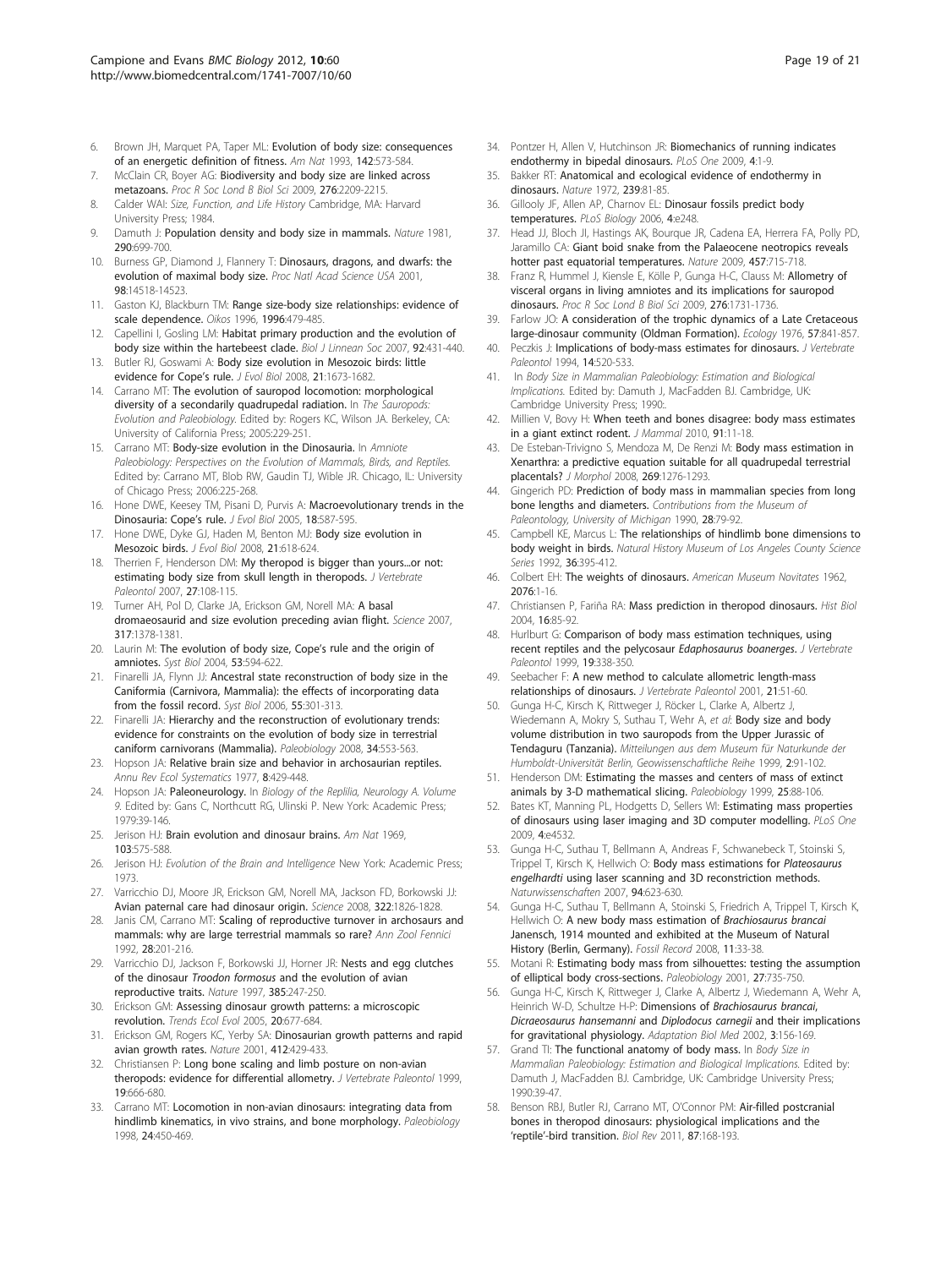- <span id="page-19-0"></span>59. Wedel MJ: Vertebral pneumaticity, air sacs, and the physiology of sauropod dinosaurs. Paleobiology 2003, 29:243-255.
- 60. Hazlehurst GA, Rayner JMV: Flight characteristics of Triassic and Jurassic Pterosauria: an appraisal based on wing shape. Paleobiology 1992, 18:447-463.
- 61. Hutchinson JR, Bates KT, Molnar J, Allen V, Makovicky PJ: [A computational](http://www.ncbi.nlm.nih.gov/pubmed/22022500?dopt=Abstract) [analysis of limb and body dimensions in](http://www.ncbi.nlm.nih.gov/pubmed/22022500?dopt=Abstract) Tyrannosaurus rex with [implications for locomotion, ontogeny, and growth.](http://www.ncbi.nlm.nih.gov/pubmed/22022500?dopt=Abstract) PLoS One 2011, 6: e26037.
- 62. Bates KT, Falkingham PL, Breithaupt BH, Hodgetts D, Sellers WI, Manning PL: How big was 'Big Al'? Quantifying the effects of soft tissue and osteological unknowns on mass predictions for Allosaurus (Dinosauria: Theropoda). Palaeontologia Electronica 2009, 12:33.
- 63. Henderson DM: Tipsy punters: sauropod dinosaur pneumaticity, buoyancy and aquatic habits. Biol Lett 2004, 271:S180-S183.
- 64. Henderson DM: Pterosaur body mass estimates from three-dimensional mathematical slicing. J Vertebrate Paleontol 2010, 30:768-785.
- 65. Henderson DM: Burly gaits: centers of mass, stability, and the trackways of sauropod dinosaurs. J Vertebrate Paleontol 2006, 26:907-921.
- 66. Hohn B: Walking with the shoulder of giants: biomechanical conditions in the tetrapod shoulder girdle as a basis for Sauropod shoulder reconstruction. In Biology of the Sauropod Dinosaurs: Understanding the Life of Giants. Edited by: Klein N, Remes K, Gee CT, Sander PM. Bloomington, ID: Indiana University Press; 2011:182-196.
- 67. Mallison H: Plateosaurus in 3D: how CAD models and kinetic-dynamic modeling bring an extinct animal to life. In Biology of the Sauropod Dinosaurs: Understanding the Life of Giants. Edited by: Klein N, Remes K, Gee CT, Sander PM. Bloomington, ID: Indiana University Press; 2011:219-236.
- 68. Mallison H: Rearing giants: kinetic-dynamic modeling of sauropod bipedal and tripodal poses. In Biology of the Sauropod Dinosaurs: Understanding the Life of Giants. Edited by: Klein N, Remes K, Gee CT, Sander PM. Bloomington, ID: Indiana University Press; 2011:237-250.
- 69. Fortelius M, Kappelman J: The largest land mammal ever imagined. Zool J Linnean Soc 1993, 108:85-101.
- 70. Carrano MT: Implications of limb bone scaling, curvature and eccentricity in mammals and non-avian dinosaurs. J Zool 2001, 254:41-55.
- 71. Paul G: Dinosaur models: the good, the bad, and using them to estimate the mass of dinosaurs. In Dinofest International. Edited by: Wolberg DL, Stump E, Rosenberg GD. Arizona State University: The Academy of Natural Sciences; 1997:39-45.
- 72. Alexander RM: Dynamics of Dinosaurs and Other Extinct Giants New York: Columbia University Press; 1989.
- 73. Anderson JF, Hall-Martin A, Russell DA: Long-bone circumference and weight in mammals, birds and dinosaurs. J Zool Soc Lond A 1985, 207:53-61.
- 74. Casinos A: Bipedalism and quadrupedalism in Megatherium: an attempt at biomechanical reconstruction. Lethaia 1996, 29:87-96.
- 75. Hutchinson JR, Ng-Thow-Hing V, Anderson FC: A 3D interactive method for estimating body segmental parameters in animals: application to the turning and running performance of Tyrannosaurus rex. J Theoret Biol 2007, 246:660-680.
- 76. Lehman TM, Woodward HN: Modeling growth rates for sauropod dinsoaurs. Paleobiology 2008, 34:264-281.
- 77. Alexander RM, Jayes AS, Maloiy GMO, Wathuta EM: Allometry of the limb bones of mammals from shrews (Sorex) to elephant (Loxodanta). J Zool 1979, 189:305-314.
- 78. Bertram JEA, Biewener AA: [Differential scaling of the long bones in the](http://www.ncbi.nlm.nih.gov/pubmed/2348461?dopt=Abstract) [terrestrial Carnivora and other mammals.](http://www.ncbi.nlm.nih.gov/pubmed/2348461?dopt=Abstract) J Morphol 1990, 204:157-169.
- 79. Blob RW, Biewener AA: In vivo [locomotor strain in the hindlimb bones of](http://www.ncbi.nlm.nih.gov/pubmed/10101104?dopt=Abstract) [Alligatos mississippiensis](http://www.ncbi.nlm.nih.gov/pubmed/10101104?dopt=Abstract) and Iguana iguana: implications for the [evolution of limb bone safety factor and non-sprawling limb posture.](http://www.ncbi.nlm.nih.gov/pubmed/10101104?dopt=Abstract) J Exp Biol 1999, 202:1023-1046.
- 80. Rubin CT, Lanyon LE: Dynamic strain similarity in vertebrates: an alternative to allometric limb bone scaling. J Theoret Biol 1984, 107:321-327.
- 81. Sokal RR, Rohlf FJ: Biometry: The Principles and Practice of Statistics in Biological Science San Francisco, CA: W. H. Freeman and Company; 1969.
- 82. Packard GC, Boardman TJ, Birchard GF: Allometric equations for predicting body mass of dinosaurs. J Zool 2009, 279:102-111.
- 83. Carrano MT: What, if anything, is a cursor? Categories versus continua for determining locomotor habit in mammals and dinosaurs. J Zool 1999, 247:29-42.
- 84. Blob RW: Interspecific scaling of the hindlimb skeleton in lizards, crocodilians, felids and canids: does limb bone shape correlate with limb posture? J Zool 2000, 250:507-531.
- 85. Christiansen P: Scaling of mammalian long bones: small and large mammals compared. *J Zool* 1999, 247:333-348.
- 86. Rubin CT, Lanyon LE: Limb mechanics as a function of speed and gait: a study of functional strains in the radius and tibia of horse and dog. J Evol Biol 1982, 101:187-211.
- 87. Garcia GJM, da Silva JKL: Review: interspecific allometry of bone dimensions: a review of the theoretical models. Phys Life Rev 2006, 3:188-209.
- 88. Clemente CJ, Withers PC, Thompson G, Lloyd D: [Evolution of limb bone](http://www.ncbi.nlm.nih.gov/pubmed/21865513?dopt=Abstract) [loading and body size in varanid lizards.](http://www.ncbi.nlm.nih.gov/pubmed/21865513?dopt=Abstract) J Exp Biol 2011, 214:3013-3020.
- Blob RW, Biewener AA: [Mechanics of limb bone loading during terrestrial](http://www.ncbi.nlm.nih.gov/pubmed/11222128?dopt=Abstract) [locomotion in the green iguana \(](http://www.ncbi.nlm.nih.gov/pubmed/11222128?dopt=Abstract)Iguana iguana) and American alligator ([Alligatos mississippiensis](http://www.ncbi.nlm.nih.gov/pubmed/11222128?dopt=Abstract)). J Exp Biol 2001, 204:1099-1122.
- 90. Butcher MT, Espinoza NR, Cirilo SR, Blob RW: [In vivo strains in the femur of](http://www.ncbi.nlm.nih.gov/pubmed/18626073?dopt=Abstract) river cooter turtles (Pseudemys concinna[\) during terrestrial locomotion:](http://www.ncbi.nlm.nih.gov/pubmed/18626073?dopt=Abstract) [tests of force-platform models of loading mechanics.](http://www.ncbi.nlm.nih.gov/pubmed/18626073?dopt=Abstract) J Exp Biol 2008, 211:2397-2407.
- 91. Biewener AA: [Scaling body support in mammals: limb posture and](http://www.ncbi.nlm.nih.gov/pubmed/2740914?dopt=Abstract) [muscle mechanics.](http://www.ncbi.nlm.nih.gov/pubmed/2740914?dopt=Abstract) Science 1989, 245:45-48.
- 92. Biewener AA: [Allometry of quadrupedal locomotion: the scaling of duty](http://www.ncbi.nlm.nih.gov/pubmed/6619724?dopt=Abstract) [factor, bone curvature and limb orientation to body size.](http://www.ncbi.nlm.nih.gov/pubmed/6619724?dopt=Abstract) J Exp Biol 1983, 105:147-171.
- 93. Christiansen P: [Scaling of the limb long bones to body mass in terrestrial](http://www.ncbi.nlm.nih.gov/pubmed/9951716?dopt=Abstract) [mammals.](http://www.ncbi.nlm.nih.gov/pubmed/9951716?dopt=Abstract) J Morphol 1999, 239:167-190.
- 94. Economos AC: Elastic and/or geometric similarity in mammalian design? J Theoret Biol 1983, 103:167-172.
- 95. McMahon T: [Size and shape in biology.](http://www.ncbi.nlm.nih.gov/pubmed/4689015?dopt=Abstract) Science 1973, 179:1201-1204.
- 96. McMahon TA: [Using body size to understand the structural design of](http://www.ncbi.nlm.nih.gov/pubmed/1194153?dopt=Abstract) [animals: quadrupedal locomotion.](http://www.ncbi.nlm.nih.gov/pubmed/1194153?dopt=Abstract) J Appl Physiol 1975, 39:619-627.
- 97. Marquet PA, Quiñones RA, Abades S, Labra F, Tognelli M, Arim M, Rivadeneira M: [Review: scaling and power-laws in ecological systems.](http://www.ncbi.nlm.nih.gov/pubmed/15855405?dopt=Abstract) J Exp Biol 2005, 208:1749-1769.
- 98. Boyer AG, Jetz W: Biogeography of body size in Pacific island birds. Ecography 2010, 33:369-379.
- 99. Young MT, Bell MA, De Andrade MB, Brussatte SL: Body size estimation and evolution in metriorhynchid crocodylomorphs: implications for species diversification and niche partitioning. Zool J Linnean Soc 2011, 163:1199-1216.
- 100. McMahon TA: Allometry and biomechanics: limb bones in adult ungulates. Am Naturalist 1975, 109:547-563.
- 101. Farke AA, Alicea J: Femoral strength and posture in terrestrial birds and non-avian theropods. Anat Rec 2009, 292:1406-1411.
- 102. Bou J, Casinos A, Ocaña J: [Allometry of the limb long bones of](http://www.ncbi.nlm.nih.gov/pubmed/3599079?dopt=Abstract) [insectivores and rodents.](http://www.ncbi.nlm.nih.gov/pubmed/3599079?dopt=Abstract) J Morphol 1987, 192:113-123.
- 103. Smith RJ: Allometric scaling in comparative biology: problems of concept and method. Am J Physiol Regul Integr Comp Physiol 1984, 246:R152-R160.
- 104. Cawley GC, Janacek GJ: On allometric equations for predicting body mass of dinosaurs. J Zool 2009, 280:355-361.
- 105. Finnegan S, Droser ML: Body size, energetics, and the Ordovician restructuring of marine ecosystems. Paleobiology 2008, 34:342-359.
- 106. Hutchinson JR: The evolution of locomotion in archosaurs. C R Palevol 2006, 5:519-530.
- 107. Blob RW: Evolution of hindlimb posture in nonmammalian therapsids: biomechanical tests of paleontological hypotheses. Paleobiology 2001, 27:14-38.
- 108. Fröbisch J: Locomotion in derived dicynodonts (Synapsids, Anomodontia): a functional analysis of the pelvis girdle and hind limb of Tetragonia njalilus. Can J Earth Sci 2006, 43:1297-1308.
- 109. Christiansen P, Harris JM: Body size of Smilodon [\(Mammalia: Felidae\).](http://www.ncbi.nlm.nih.gov/pubmed/16235255?dopt=Abstract) J Morphol 2005, 266:369-384.
- 110. Andrews RM, Pough FH: Metabolism of squamate reptiles: allometric and ecological relationships. Physiol Zool 1985, 58:214-231.
- 111. Woodward AR, White JH, Linda SB: Maximum size of the alligator (Alligator mississippiensis). J Herpetol 1995, 29:507-513.
- 112. Jones KE, Bielby J, Cardillo M, Fritz SA, O'Dell J, Orme CDL, Safi K, Sechrest W, Boakes EH, Carbone C: PanTHERIA: a species-level database of life history, ecology, and geography of extant and recently extinct mammals. Ecology 2009, 90:2648.